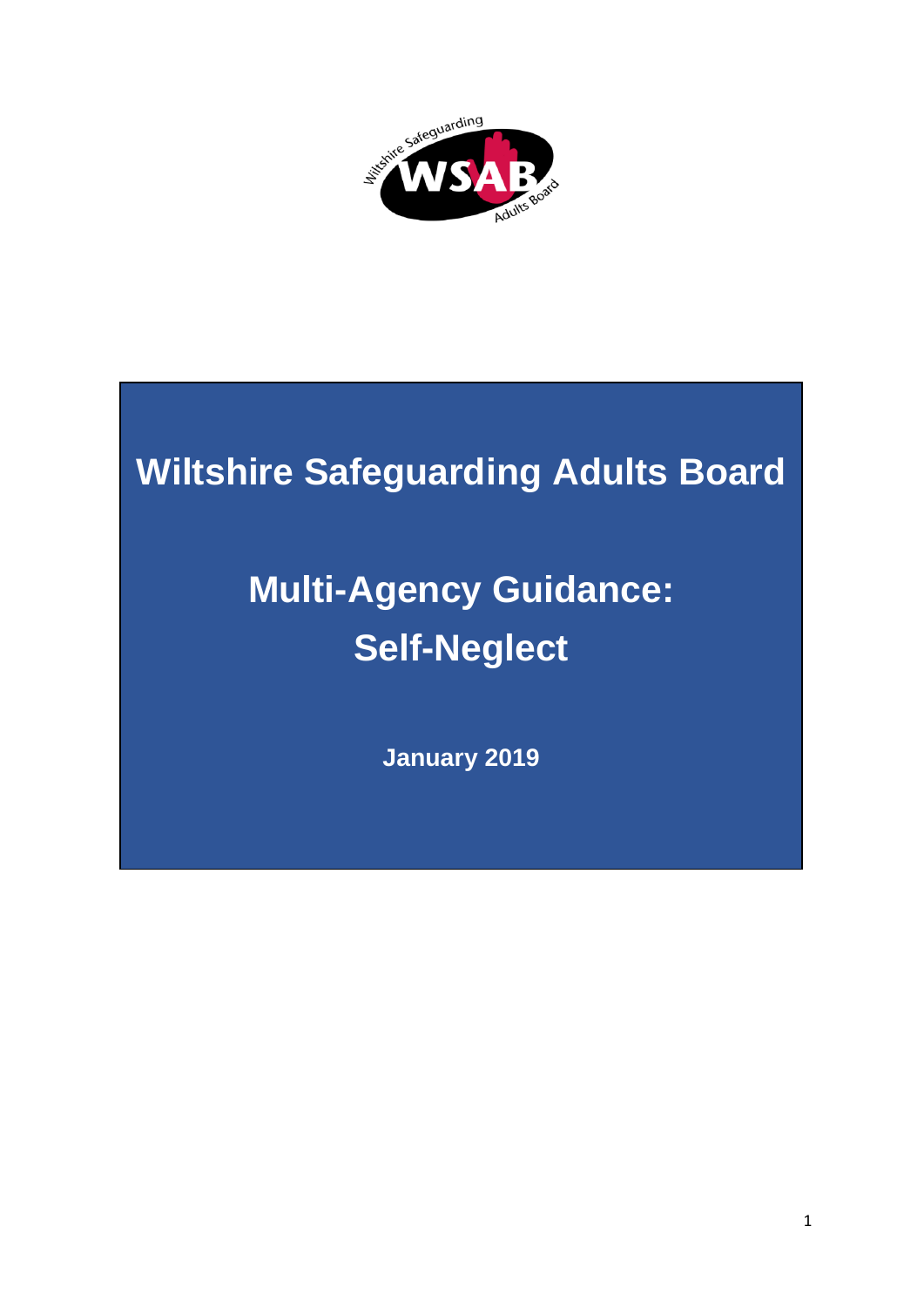#### **Contents**

|  | 2.1 Definition<br>2.2 Hoarding                                                                                                                                                                             |
|--|------------------------------------------------------------------------------------------------------------------------------------------------------------------------------------------------------------|
|  | 3.1 Using the Mental Capacity (Act 2005)<br>3.2 Executive capacity vs Decisional capacity<br>3.3 Assessing risk in cases of fluctuating capacity<br>3.4 Refusal of services despite mental capacity        |
|  | 4. What can you do to support someone who is self-neglecting? 8<br>4.1 Indicators of self-neglect<br>4.2 How to respond to different levels of risk in self-neglect<br>4.3 Guidance for all levels of risk |
|  | 5.1 The Care Act (2014)<br>5.2 The Human Rights Act (1998)                                                                                                                                                 |
|  | <b>Appendicies</b><br>Appendix 1: Possible legislation for use in self-neglect cases 15                                                                                                                    |

The Wiltshire Safeguarding Adults Board would like to thank Dorset, Manchester, Warwickshire, Worcestershire, Somerset, Torbay, Newcastle and Swindon Safeguarding Adults Boards, whose self-neglect guidance have been adapted to produce this document.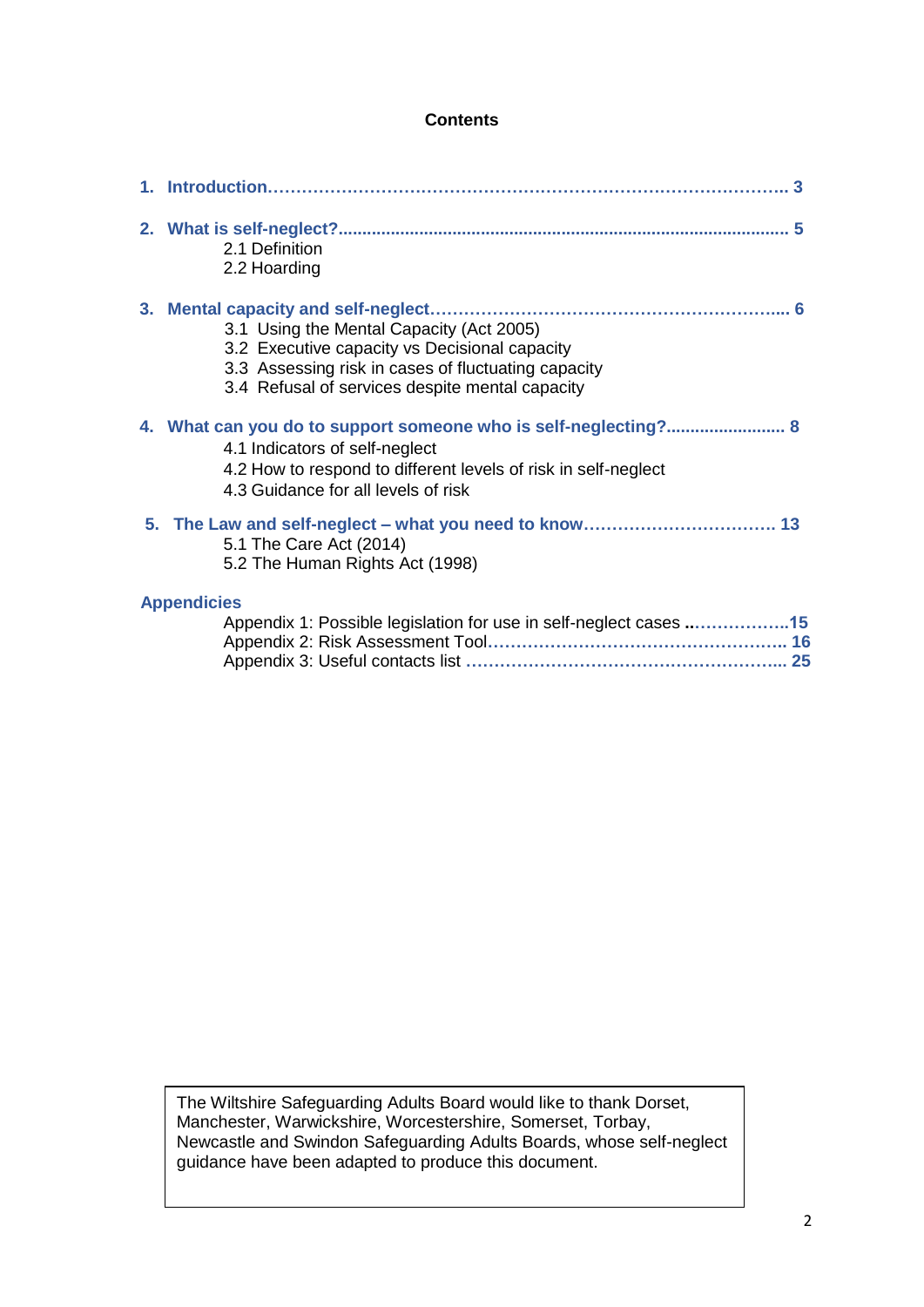## **1. Introduction**

This document has been written by Wiltshire Safeguarding Adults Board (WSAB) as a result of a recently completed Safeguarding Adults Review (SAR), in which self-neglect featured heavily. The SAR (Adult A) can be accessed here <http://www.wiltshiresab.org.uk/safeguarding-adults-reviews/> and is summarised below:

#### **Case study – Adult A**

Adult A (aged 84), was admitted to hospital in December 2015 after paramedics found her on the floor of her flat. They raised a safeguarding alert about the condition of the flat, which indicated possible self-neglect. Adult A was admitted to an intermediate care bed and then discharged home. In mid-January 2016, Adult A activated her care line. The paramedics found Adult A in a situation of serious self-neglect, sitting in a cold, dark flat and she was severely hypothermic. There was no fresh food in the flat and Adult A had not been taking her medication. Adult A died in hospital the following day.

At the time of death, Adult A was suffering from hypothermia, bronchopneumonia, left ventricular hypertrophy, hypertension, diabetes, kidney disease and dementia. The coroner concluded that Adult A would not have died at that time had she not been discharged home, alone.

The SAR identified that a greater understanding of self-neglect in vulnerable adults was needed amongst professionals in Wiltshire, and that practitioners would also benefit from clarification about their responsibilities in this area.

This document is designed to provide clear guidance for all those in Wiltshire whose role brings them into contact with people who self-neglect, or who may be at risk of selfneglecting. This includes people who knowingly self-neglect and want to address this, as well as those who do not recognise their self-neglect and its effects. We hope this guidance will help you to:

- **define different types of self-neglect**
- **feel confident in identifying self-neglect**
- **know what you can do to support people who self-neglect**
- **know your responsibilities when working with someone who self-neglects**

We also want to address the difficult balance that those working with self-neglect need to strike, between the **duty to safeguard adults at risk** and an **individual's right to make their own decisions** about their own lives. Conflict can also arise when an individual's rights may be in direct conflict with the interests of the wider community, when their home environment or presentation causes a risk to others for example.

#### **Point to consider - Rural Wiltshire**

Wiltshire is a county with large rural areas, which can exacerbate self-neglect or make it harder for people to access support services. The relative lack of public transport may increase social isolation, or make it more difficult for people to access essential services, both of which may increase the likelihood of self-neglect. It may also mean that self-neglect is less visible, due to there being fewer people around to notice when someone is struggling, compared to more urban areas.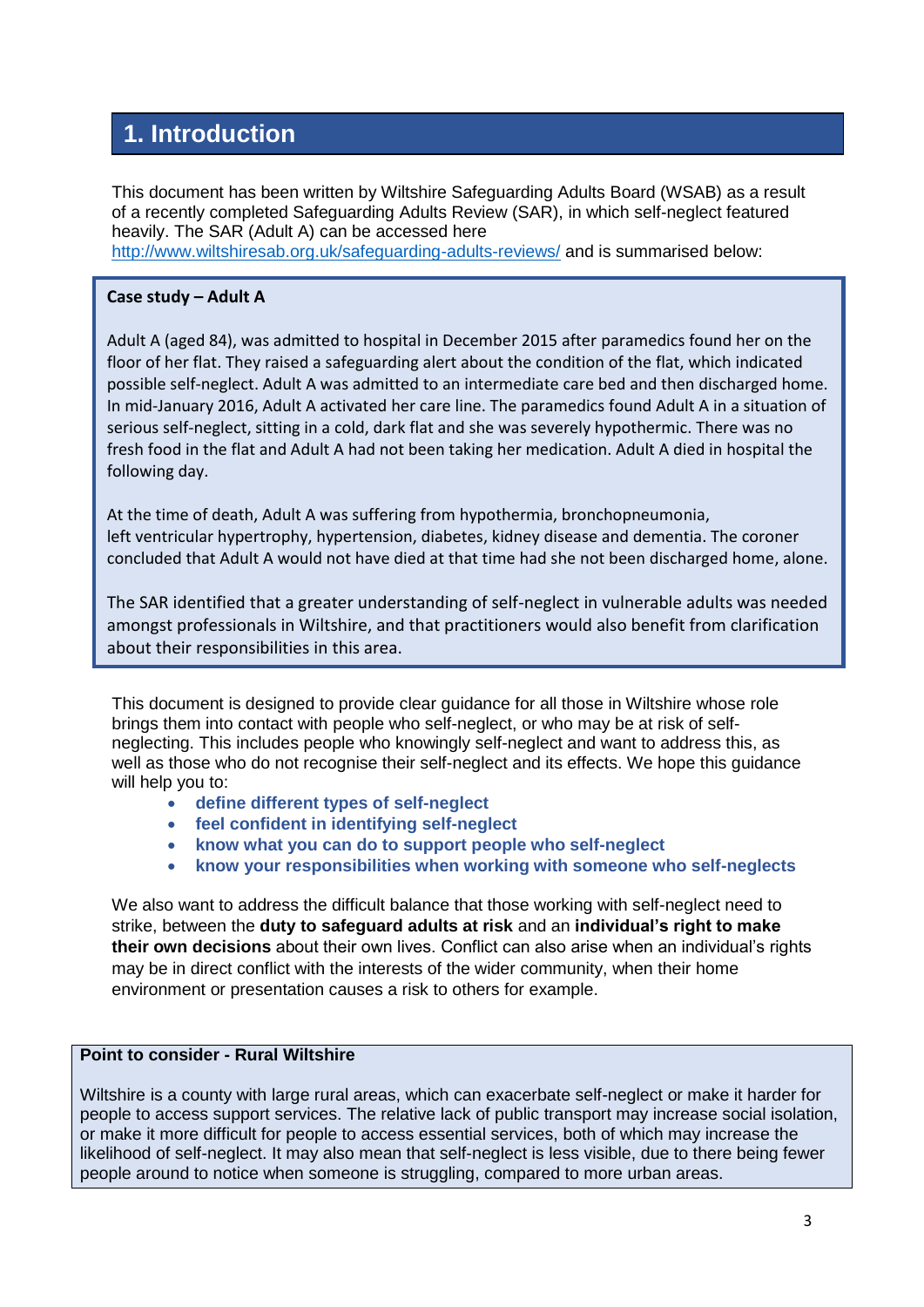#### **Professional curiosity**

Learning points from SARs across the country tell us that professionals could and should have been more professionally curious, an essential skill for effective safeguarding practice with vulnerable people of all ages. Professional curiosity is defined as:

#### **the capacity and communication skill to explore and understand what is happening within a family, rather than making assumptions or accepting things at face value.**

Professional curiosity also involves keeping an **open mind** and applying **critical evaluation** to any information received, whilst maintaining an open and **honest relationship** with the individual at risk. It requires holistic thinking, looking at how all factors in a person's life impact on each other, and not necessarily thinking in a way that is restricted to your usual professional role.

Accumulating and considering evidence from a range of sources can better provide the context necessary to make effective decisions about how best the individual can be supported. This, in turn, more accurately identifies risk, and therefore it is a vital part of effective safeguarding practice for everyone.

| supported. This, in turn, more accurately identifies risk, and trieferole it is a vital part of<br>effective safeguarding practice for everyone.                                                                                                                          |                                                                                                                                                                                                                                                                                                                                                                               |  |  |  |  |  |  |
|---------------------------------------------------------------------------------------------------------------------------------------------------------------------------------------------------------------------------------------------------------------------------|-------------------------------------------------------------------------------------------------------------------------------------------------------------------------------------------------------------------------------------------------------------------------------------------------------------------------------------------------------------------------------|--|--|--|--|--|--|
| Working in a professionally curious way                                                                                                                                                                                                                                   |                                                                                                                                                                                                                                                                                                                                                                               |  |  |  |  |  |  |
| Spend time engaging with individuals<br>and family members.<br>Although this requires a greater<br>investment of time initially, it may<br>mean that you gather a greater<br>quality of information, therefore<br>enabling more appropriate<br>safeguarding decisions and | Don't presume. Try and glean specific<br>X<br>information e.g. 'who lives here?',<br>'where does everyone sleep?', 'how<br>do you get to medical appointments?'<br>etc. It is important to seek clarity if<br>you're uncertain, to accurately assess<br>risk.                                                                                                                 |  |  |  |  |  |  |
| actions.<br>Always keep an open mind to any<br>information you receive that<br>challenges your original assumptions,<br>and incorporate this into your<br>assessment of what life is like for the<br>individual.                                                          | Don't be afraid to ask questions,<br>$\infty$<br>ensuring that you do this in a friendly<br>and non-judgemental way. It is<br>important that the individual doesn't<br>feel criticised, but rather that they<br>appreciate you are just trying to get to<br>know them and understand their<br>specific situation.                                                             |  |  |  |  |  |  |
| Ask yourself:<br>How might $12$<br>What if there was another<br>possibility?<br>• What other resources are<br>available that I haven't used?<br>Who else has the skills I don't,<br>which might help here?                                                                | Don't ignore or discredit information<br>$\boldsymbol{\mathsf{x}}$<br>that doesn't fit with your original<br>assessment. It is vital to consider all<br>information that might help us<br>understand what life is like for the<br>individual, and accept that the course<br>of action taken to safeguard the<br>person may need to change<br>depending on the information you |  |  |  |  |  |  |

receive.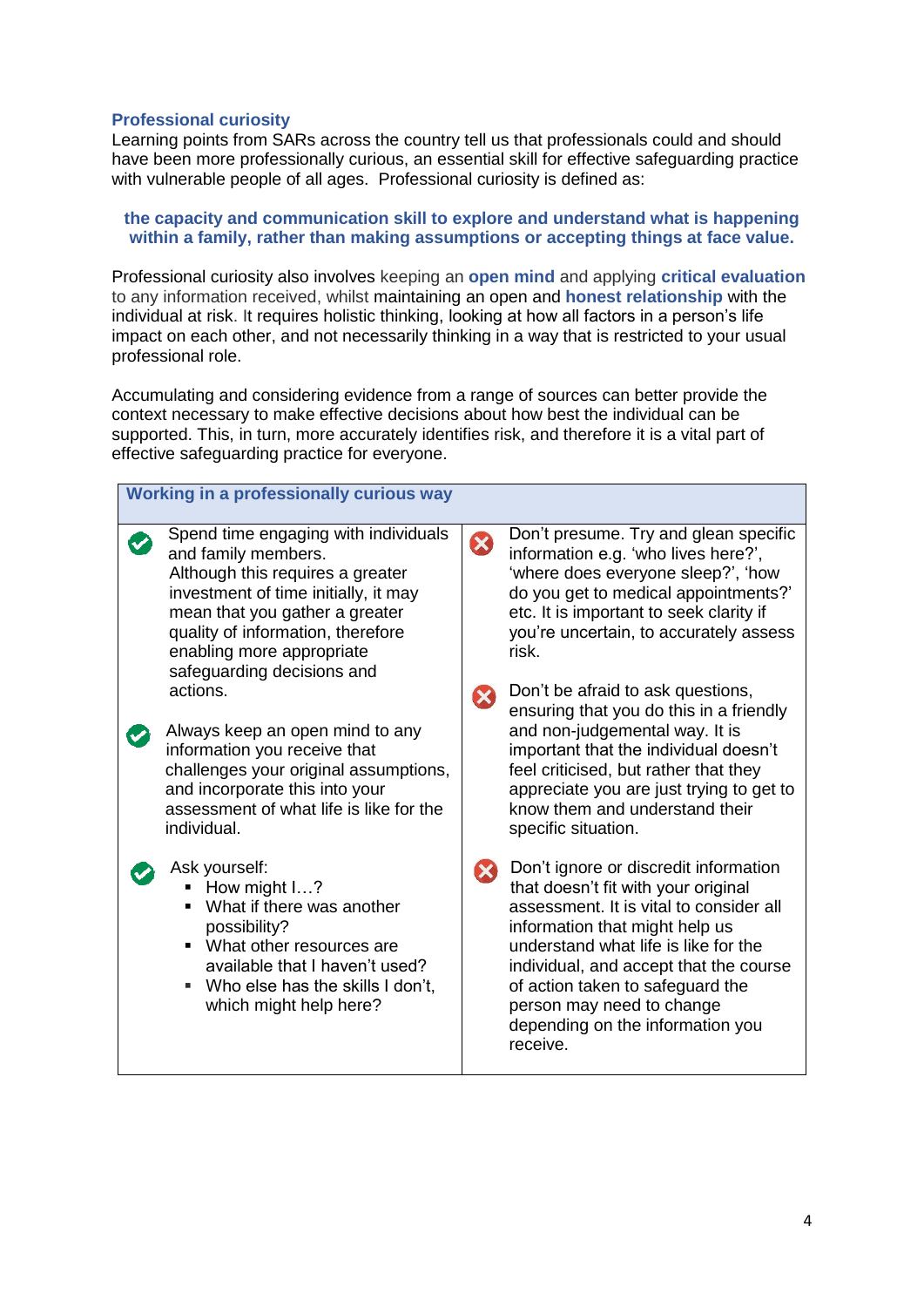### **2. What is Self-Neglect?**

#### **2.1. Definition**

**The Care Act (2014)** has the following definition of self-neglect:

"…a wide range of behaviour, neglecting to care for one's personal hygiene, health or surroundings, and includes behaviour such as hoarding".

Self-neglect may occur for a range of reasons including:

- 
- 
- a deterioration in cognitive skills  $\bullet$  a physical or mental health deterioration
	-
- personal values **exercise in the set of mental capacity**
- decreasing social networks financial hardship • abuse or neglect by others
	-

This is by no means an exhaustive list. Self-neglect presents a great challenge for

professionals due to its complex nature. Many people who self-neglect may lack the ability and/or confidence to ask for help and may not have anyone to speak on their behalf.

To help us understand this subject further, research has identified **three distinct forms of self-neglect**:

- 1. a lack of **self-care**
- 2. a lack of care of one's **environment**
- 3. a **refusal of services** that could alleviate these issues

These are set out in Section 4 below, along with some key indicators that will help you identify them, and some guidance on when it is appropriate for agencies to intervene. This guidance aims to provide some consistent advice across agencies in Wiltshire on how to detect self-neglect and, when identified, how to manage this to reduce harm.

#### **2.2 Hoarding**

Hoarding is classed as a type of self-neglect due to the impact it typically has on a person's living conditions. Wiltshire Council have recently developed a **Hoarding Protocol** (July 2018) which offers the following explanation of hoarding:

**Hoarding** is the excessive collection and retention of any material to the point that living space is sufficiently cluttered to preclude activities for which they are designed.

Hoarding disorder is a persistent difficulty in discarding or parting with possessions because of a perceived need to save them. A person with a hoarding disorder experiences distress at the thought of getting rid of the items. Excessive accumulation of items, regardless of actual value, occurs.

Hoarding is a standalone mental health disorder and is included in the 5th edition of the Diagnostic and Statistical Manual of Mental Disorders (DSM) 2013. Hoarding can also be a symptom of other medical disorders. Hoarding Disorder is distinct from the act of collecting and is also different from people whose property is generally cluttered or messy. It is not simply a lifestyle choice. The main difference between a hoarder and a collector is that people who hoard have strong emotional attachments to their objects which are well in excess of their real value.

Wiltshire Council Hoarding Protocol (July 2018)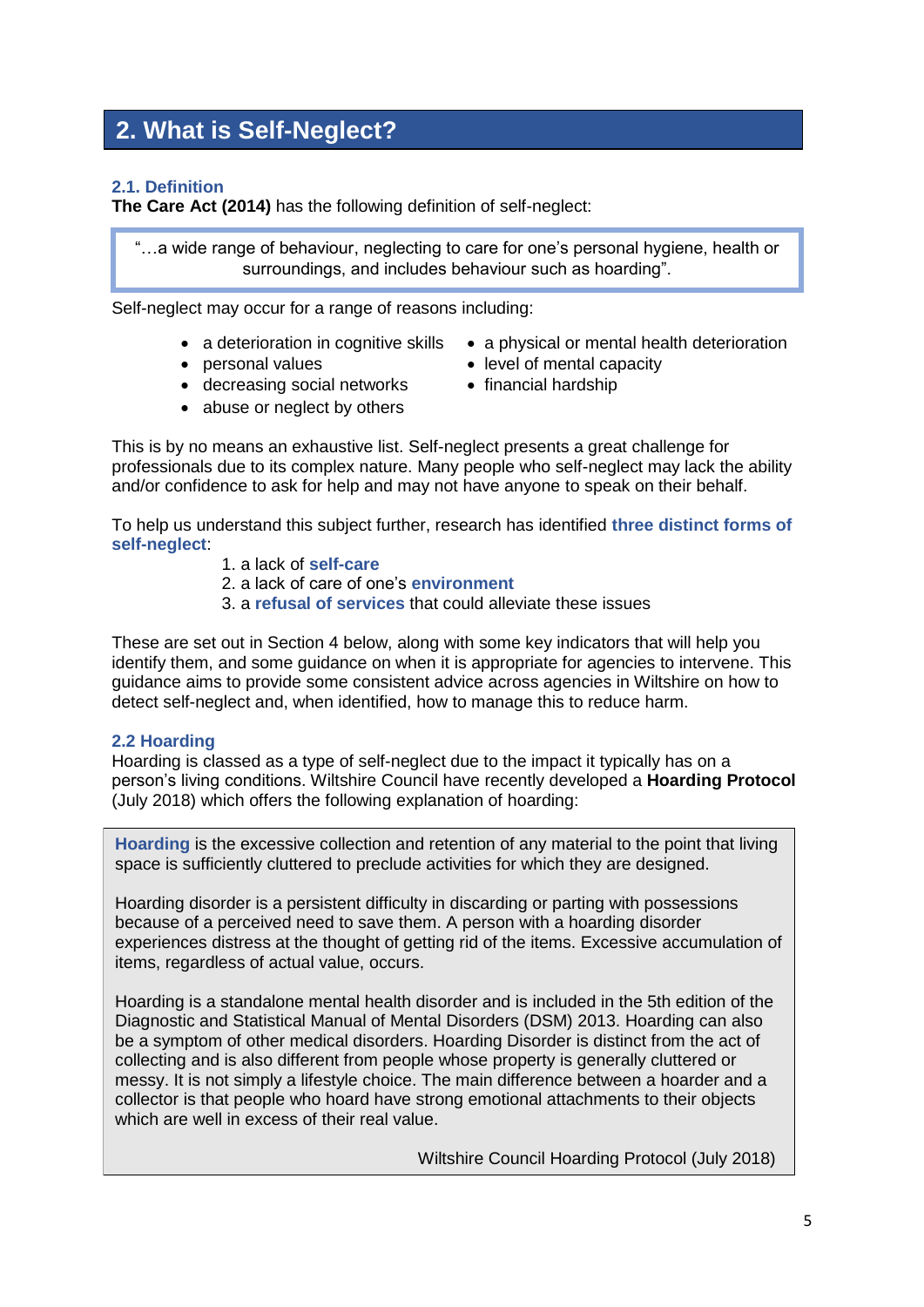You can access Wiltshire's hoarding protocol here: [http://www.wiltshiresab.org.uk/wp](http://www.wiltshiresab.org.uk/wp-content/uploads/2018/08/Final_Hoarding_Protocol-with-appendices.pdf)[content/uploads/2018/08/Final\\_Hoarding\\_Protocol-with-appendices.pdf](http://www.wiltshiresab.org.uk/wp-content/uploads/2018/08/Final_Hoarding_Protocol-with-appendices.pdf)

If you would like to know more about different models of self-neglect, or about the theory behind work on self-neglect, please see the South West Local Safeguarding Adults Board Chairs' best practice guidance.

## **3. Mental Capacity and self-neglect**

#### **3.1 Using the Mental Capacity Act (2005)**

Establishing whether someone has the **mental capacity** to make decisions relating to their self-neglect is a challenge for all professionals. This is especially difficult when the person is making decisions which professionals believe are putting them at greater risk of harm. It may be difficult to distinguish between whether a person is making a life choice to live in a way which may be considered unwise, or whether the person lacks the mental capacity to make this decision in the first place.

#### **The Mental Capacity Act (2005)** has the following principles:

- Mental capacity must be assumed unless it is otherwise established that the person lacks capacity.
- Until all practicable steps have been completed to help a person make a decision, without success, they should not to be treated as unable to make that decision.
- An assessment of capacity must be done on a **specific decision**, not an over-riding assessment for every decision in an individual's life.
- A person is not to be treated as unable to make a decision merely because the decision they make is considered to be an unwise one.
- Before the act is done, or the decision is made, it must be considered whether there is another way to fulfil the same purpose for which the decision is needed, that is less restrictive of the person's rights and freedom of action.
- Anything done, or any decision made, under this Act for or on behalf of a person who lacks capacity must be done, or made, in their **best interests** (see below for more information).

A person is considered unable to make a decision for themselves if they are unable to:

- **understand** the information relevant to the decision
- **retain** that information
- use or **weigh that information up** as part of the process of making the decision
- **communicate** their decision whether by talking, using sign language or any other means.

#### **Best interest decision-making**

Where it is assessed that a person does not have mental capacity, 'best interest' decisionmaking should be used. This means that the person's best interests should always be the over-arching consideration when making a decision on someone's behalf. To help with this, thought should be given to the following (please note that this is not an exhaustive list):

**involve** the individual as fully as possible.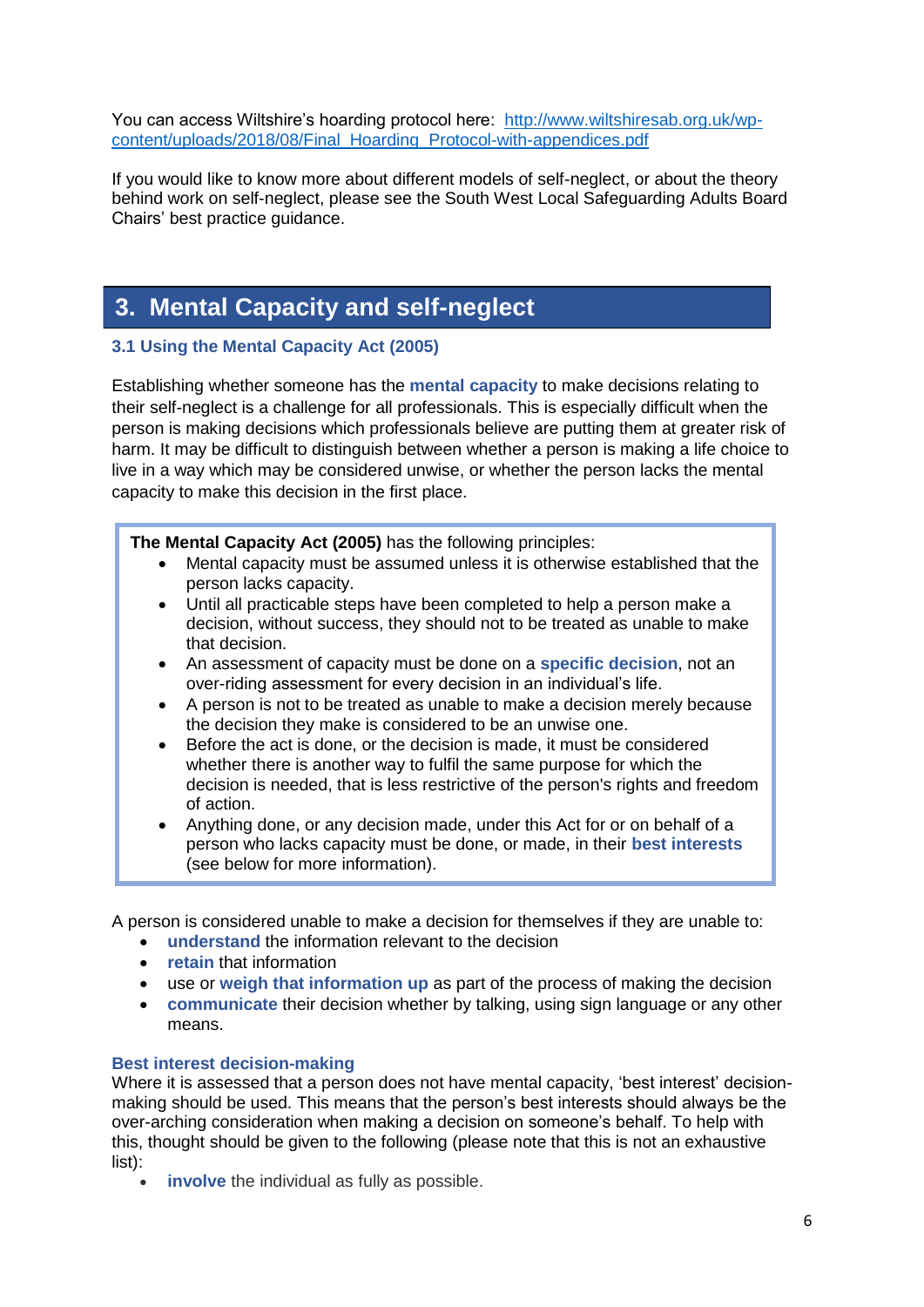- **consult** as far and as widely as possible with people who know the individual well, to gather information about what they believe is in the person's 'best interest'.
- ensure you **do not make assumptions** about what is best for someone merely based their age, appearance, sex or ethnicity.
- consider all **circumstances** relevant to that specific decision.
- consider, in your experience of the person, are they likely to **regain capacity**? If so, can this decision wait?
- consider the individual's current wishes and feelings, and also any **past beliefs** and values that you know of, which may influence the decision.
- Consider whether anyone has **Power of Attorney** for the person. If so, they should be consulted before any decisions are made as they will be acting on behalf of the individual. They are also likely to know the individual well, therefore may be more able to consider what the individual would have decided, if they were able.

In cases of serious self-neglect, a referral to Wiltshire Adult Multi-Agency Safeguarding Hub may be appropriate in order to have the legal backing to make decisions on someone's behalf, to keep them safe. It may be decided that **Deprivation of Liberty Safeguards (DoLS)** authorisation is necessary, particularly if the individual lives or needs to live in a care home, or is staying in hospital. In circumstances where a person is objecting to being removed from their home, or to any DoLS authorisation, a referral to the **Court of Protection** may be needed in order to remove someone from their home under the Mental Capacity Act (2005). Legal advice should be sought about whether the **Mental Health Act (1983)** is also appropriate (see Appendix 1).

#### **3.2 Executive Capacity vs Decisional Capacity**

It may be necessary to differentiate between:

- **Decisional capacity:** a person's ability to *make* a decision, in their own best interests.
- **Executive capacity:** a person's ability to *act* on a decision, in their own best interests.

Individuals may make specific decisions with capacity but, when these decisions are considered as a whole and over the long-term, they may create a situation that the person would not have chosen for themselves, and which is threatening to their health and wellbeing. Even if the person retains capacity, risks may escalate to a level at which their health and wellbeing are under threat. In this case, the person's needs should be monitored and reviewed regularly to ensure they are safeguarded from any harm resulting from their self-neglect. Self-neglect is a complex issue requiring long-term investment from professionals, very close inter-agency working and ongoing risk assessment.

#### **3.3 Assessing risk in cases of fluctuating capacity**

Some conditions mean that certain individuals can present with fluctuating capacity. A Mental Capacity Act assessment must only examine a person's capacity to **make a specific decision at a specific time.** It may be possible to put off the decision until the person has the capacity to make it. Practitioners may also wish to complete a risk assessment with individuals when they have capacity, looking at what the risks are when they lack capacity. For example, when someone is under the influence of alcohol, how do the risks change? This will help all agencies better manage risk when at times when the individual lacks capacity.

#### **3.4 Refusal of services despite mental capacity**

If someone has been deemed to have mental capacity, and is refusing treatment or services, it may be very difficult to complete a full assessment of their needs. As well as following guidance on effective recording (see section 4), practitioners should ensure that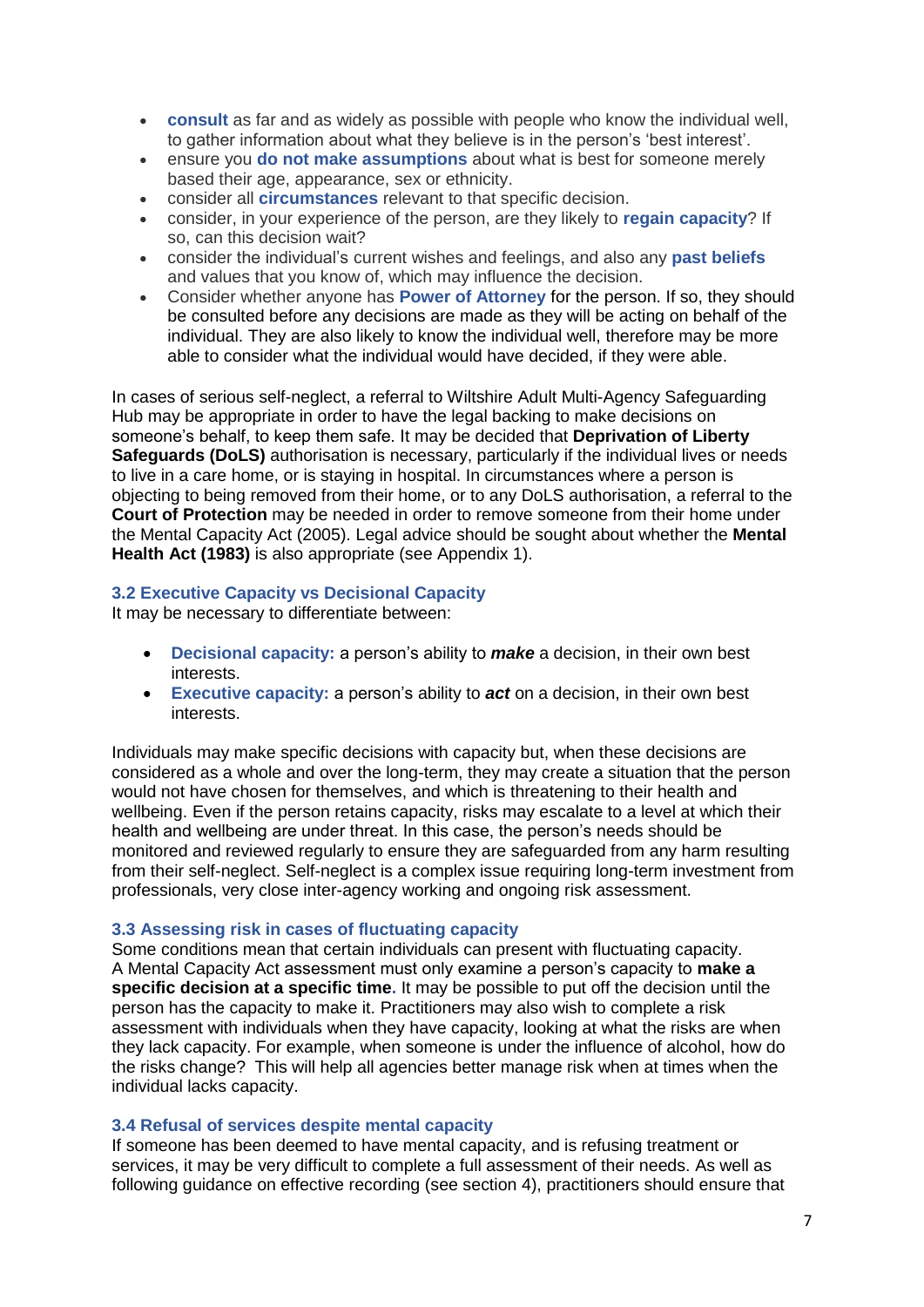appropriate information and advice is given to the individual on how to access care and support should they change their mind.

In cases where an adult deemed to have mental capacity remains at high risk of harm after refusing services, and all other options for support have been exhausted, a **High-Risk Behaviour Meeting** should be considered (see section 4.2 below). The individual should always be informed if this happens, unless it is felt that doing so would put them at an even greater risk.

## **4. What can you do to support someone who is selfneglecting?**

#### **4.1 How to spot the signs of self-neglect**

How you respond to self-neglect depends of the level of risk or harm identified to the individual, as well as their neighbours, the wider community and to any professionals who are working with them. Below is a table setting out examples of each of the types of selfneglect. The table also gives some guidance on when it may be considered appropriate for agencies to intervene. Please note that the examples given here are not an exhaustive list. The Risk Assessment tool (Appendix 2) provides a more detailed guide to self-neglecting behaviours and the impact this may have on a person's safety.

| <b>Lack of self-care</b>                                                                              | Lack of care of one's<br>environment                                                        | <b>Refusal of services that</b><br>could alleviate these<br><b>issues</b>                        |
|-------------------------------------------------------------------------------------------------------|---------------------------------------------------------------------------------------------|--------------------------------------------------------------------------------------------------|
| Poor hydration, diet and<br>nutrition, evidenced by little<br>or no fresh food in the<br>fridge.      | Living in very unclean,<br>circumstances, e.g. a<br>toilet completely blocked<br>by faeces. | Not agreeing to treatment<br>or care by practitioners in<br>relation to personal<br>hygiene.     |
| Not seeking medical<br>attention when needed.                                                         | Infestations of vermin or<br>insects.                                                       | Declining or refusing<br>health support (e.g. not<br>taking prescribed                           |
| Not maintaining good<br>personal hygiene e.g. not<br>showering, not cleaning                          | Neglecting household<br>maintenance and<br>therefore creating                               | medication or going to<br>medical appointments).                                                 |
| teeth.<br>Not changing or washing                                                                     | hazards e.g. outstanding<br>gas checks, not fixing<br>faulty appliances.                    | Person now requires<br>medical attention for<br>preventable conditions.                          |
| clothes often enough.<br>Extreme distress due to                                                      | Obsessive hoarding.                                                                         | Person unable to keep up<br>with basic household tasks                                           |
| their inability to manage<br>essential self-care tasks, or<br>feelings of shame/being<br>overwhelmed. | Property may be<br>structurally unsound<br>because of self-neglect<br>issues.               | and refuses support<br>attempts e.g. cleaner,<br>offers to take them<br>shopping for fresh food. |
| Not actively managing<br>money, resulting in debts,<br>unpaid bills or essential                      | Not cleaning up after<br>household pets.                                                    | Aids or adaptations are<br>refused.                                                              |
| services being cut off.                                                                               |                                                                                             | Refusal to engage with<br>Dorset & Wiltshire Fire                                                |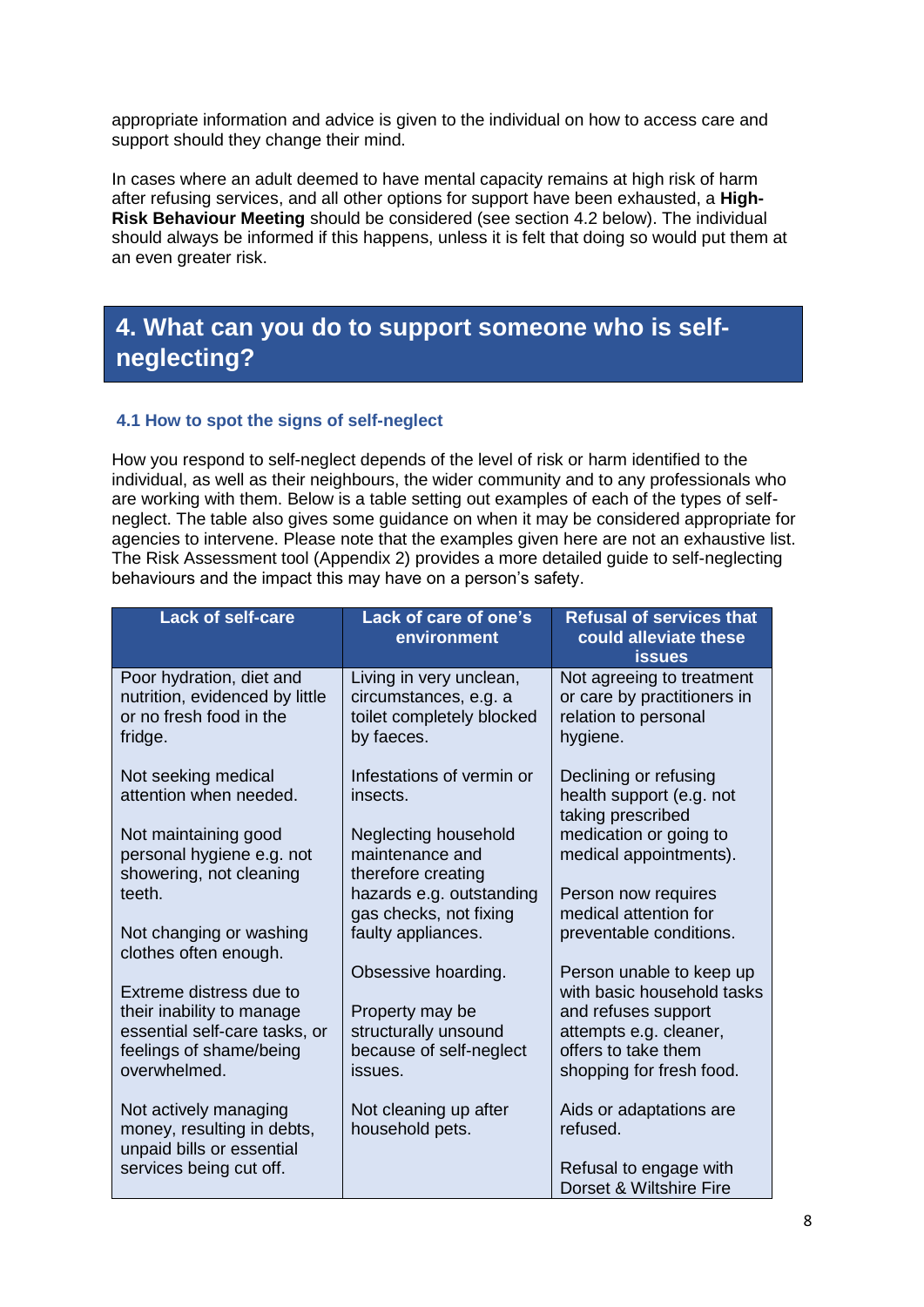|                                                                                                                                                                                                                                                                                                                                                                                                                                                                                                                                                                                                                                                                                                          |                                                                                                                                                                                                                                                                                                                                                                                                                                                               | and Rescue Service for<br>the safe means of escape<br>in case of fire.                                                                                                                                                                                                                                                 |
|----------------------------------------------------------------------------------------------------------------------------------------------------------------------------------------------------------------------------------------------------------------------------------------------------------------------------------------------------------------------------------------------------------------------------------------------------------------------------------------------------------------------------------------------------------------------------------------------------------------------------------------------------------------------------------------------------------|---------------------------------------------------------------------------------------------------------------------------------------------------------------------------------------------------------------------------------------------------------------------------------------------------------------------------------------------------------------------------------------------------------------------------------------------------------------|------------------------------------------------------------------------------------------------------------------------------------------------------------------------------------------------------------------------------------------------------------------------------------------------------------------------|
|                                                                                                                                                                                                                                                                                                                                                                                                                                                                                                                                                                                                                                                                                                          | When to intervene in cases where the individual is reluctant to engage                                                                                                                                                                                                                                                                                                                                                                                        |                                                                                                                                                                                                                                                                                                                        |
| Hospitalisation is likely e.g.<br>extensive skin ulcers,<br>dehydration, malnutrition or<br>untreated / unmanaged<br>health conditions or injuries.<br>A pattern of a person<br>requiring medical treatment<br>for preventable conditions<br>as a direct result of self-<br>neglect.<br>The person is experiencing<br>extreme distress as a result<br>of their self-neglect.<br>There is an adverse effect<br>upon a person's mental<br>health. Including distress<br>caused by the person's<br>recognition of a problematic<br>home environment e.g.<br>feelings of shame or being<br>overwhelmed.<br>A person is unable to<br>participate in usual social<br>activities due to their self-<br>neglect. | The living environment<br>poses significant risk to<br>health, pending<br>enforcement under<br><b>Environmental Health</b><br>legislation (Wiltshire<br><b>Council Public</b><br>Protection).<br>The individual is at risk of<br>losing tenancy due to the<br>level of self-neglect.<br><b>Essential support</b><br>services cannot be<br>provided due to risk to<br>workers entering the<br>property.<br>Rough sleeping in<br>adverse weather<br>conditions. | Person is isolated from<br>other people,<br>professionals and<br>family/friends.<br>There are minimal<br>opportunities for checking<br>on the person's welfare,<br>due to their lack of<br>engagement with services.<br><b>Health conditions are</b><br>worsening as a direct<br>result of the refusal of<br>services. |

**High Risk Professionals' Meetings** (HRPM) have just been launched in Wiltshire, following their successful use in other areas of the U.K. They can be called when:

- *all* other avenues of support have been exhausted
- there are still major concerns about a person's safety, due to their own behaviour
- the adult is believed to still have mental capacity

Here, professionals from health, social care, the police, housing and other relevant agencies are brought together to share the concerns associated with the adult's high risk behaviours, and then develop am action plan to mitigate the risks. Ideally this meeting should also include the adult, their family members and any friends who have a legitimate and supportive relationship with the adult. Please see here [www.wiltshiresab.org.uk/professionals/](http://www.wiltshiresab.org.uk/professionals/) for further guidance.

#### **4.2 Guidance for all levels of risk**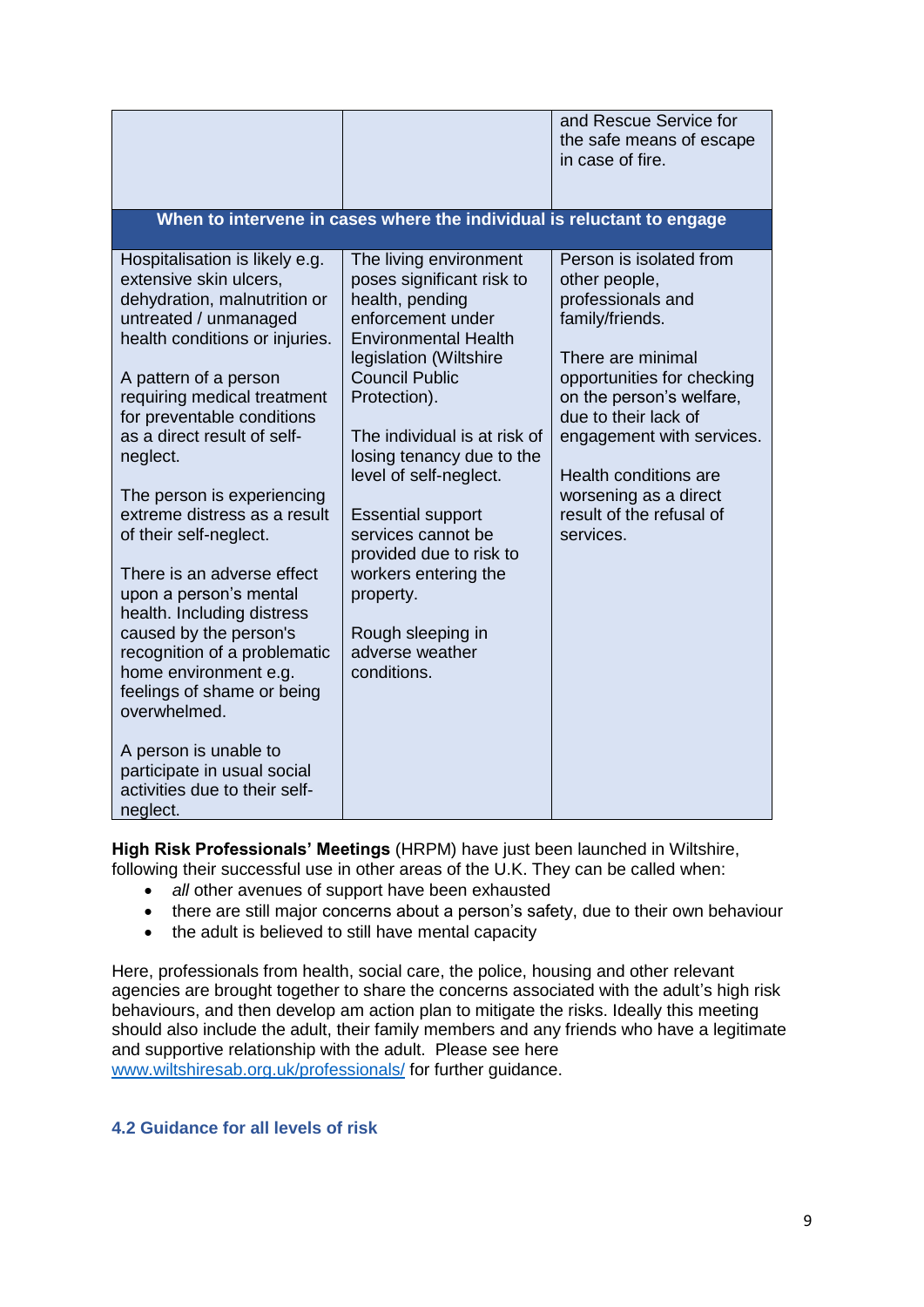#### **If the individual refuses to engage**

Sometimes, it may be very difficult to get an individual to engage with services. As workers, we may not know the reasons behind this lack of engagement but it is our duty to try as much as is reasonably possible to engage with someone, and be as flexible as we can in the ways that we do this. Working in this **solution-focussed** way may require some creative working, and as much effort as possible should be made to tailor your approach to the individual's needs and circumstances.

For example:

- could you go on a **joint visit** with someone that the individual does engage with, who they trust and feel comfortable with? This could be a family member, friend or another professional.
- could you **contact other professionals** that the individual sees (such GP, day centre workers, cleaner, etc.). Do they have any suggestions about how best to engage with the individual? Would the person engage with a fire safety assessment from the fire brigade that you could go along to?
- **taking something** as a positive introduction can help. Has a piece of equipment been suggested for the person? If the individual has meals delivered, could you go at the same time as the delivery?
- Ask others about the adult's **interests and hobbies** to find something that might engage them, thinking creatively about how this could be incorporated into your work, or the work of other agencies.
- Consideration should also be given to things that you know have **succeeded in the past** with this adult, as this may have the same outcome if tried again.

Without right of access, there is no other way of engaging with someone who chooses not to. However, if there are significant concerns you may need to visit someone alongside the police. Local PCSOs often have a good relationship with the community and may know the person. The police can also gain entry if there are significant concerns for the individual, and every other method of engagement has been attempted without success.

#### **Be persistent**

The nature of self-neglect cases means there is an increased likelihood that the person may refuse support when it is first offered. In conjunction with being flexible and creative, professionals may need to repeatedly try to work with a person to reduce risks. Your organisation will have its own guidelines on how many opportunities it gives adults to engage with its staff, but initial non-engagement should not result in no further action. Support should be offered again later, particularly where risks may have changed.

#### **Point to consider**

If you are faced with **repeated low-level concern**s over a **short period**, this could mean the situation is more dangerous than it initially appears. Consider whether more support is needed to ascertain a wider picture of the adult's situation on a daily basis.

#### **Defensible decision making**

It is important that any decisions made in relation to a vulnerable adult are properly recorded so that, in the event of a challenge, there is a clear written pathway explaining how and why each decision was made.

This provides assurances that:

- All reasonable steps have been taken.
- Reliable assessment methods have been used.
- Information has been collated and thoroughly evaluated.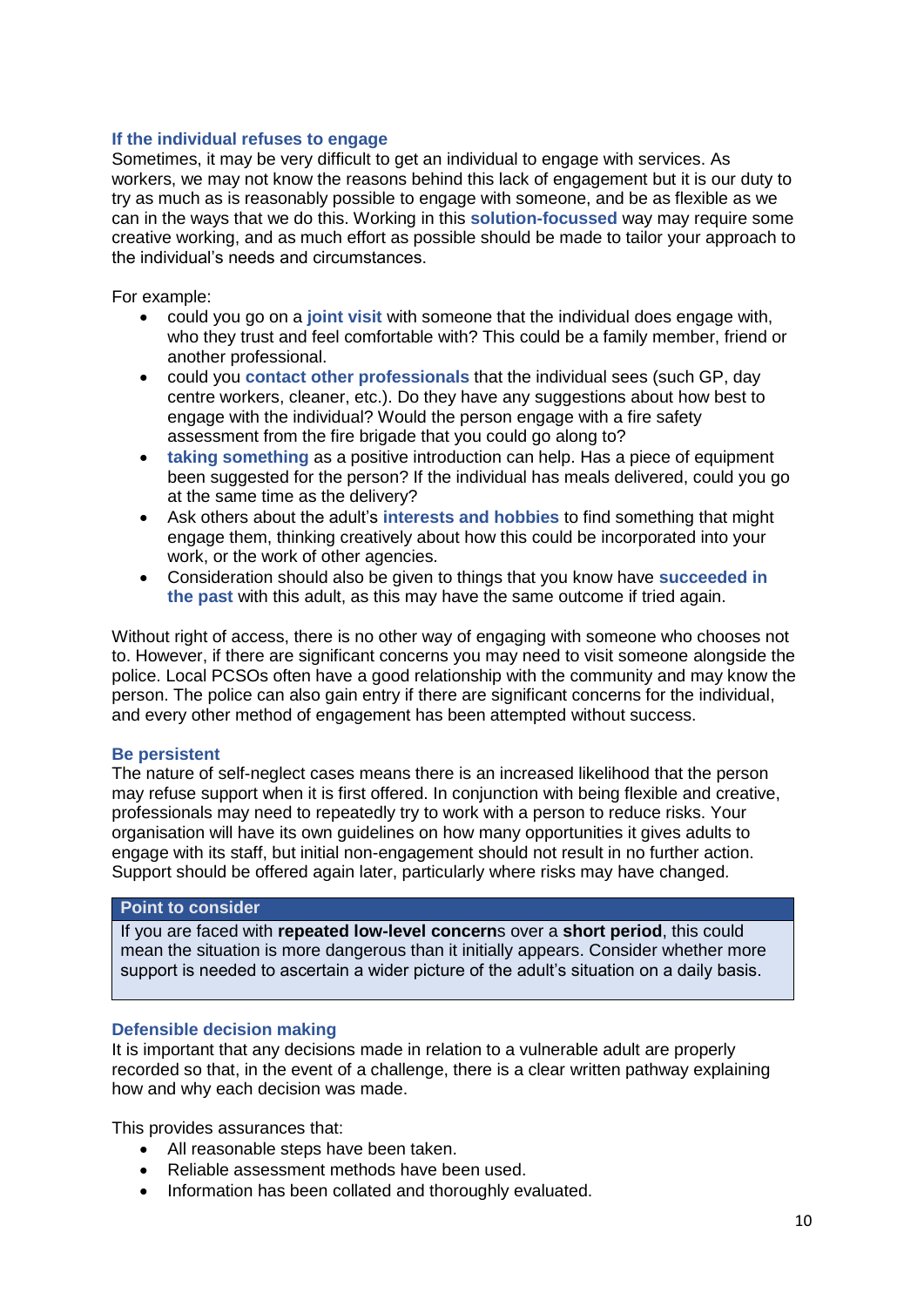- Decisions are recorded and communicated accurately and effectively.
- Applicable legal requirements, policies and procedures have been followed.
- An investigative, professionally curious and proactive approach has been used.

#### **Best practice recording guidelines**

- At every step and stage in the process record
	- o date and time of the visit/call/decision
	- o significant decisions made in supervision with your line manager
	- o details of the situation, clearly distinguishing between fact and your professional opinion or 'gut feeling'
	- o what information you have considered and where you got this from
	- o who you have collaborated with, and the decisions made together
- Recording should routinely reflect **mental capacity considerations**, including recording explicitly where there is no reason to doubt the adult's ability to make their own decisions, and why an assessment has been made. This needs to be recorded fully in line with the **Mental Capacity Act Code of Practice** (see section 5).

#### **Take a person-centred approach**

Safeguarding plans are much more likely to succeed if the person at risk has been involved in developing them. As previously mentioned, if the person lacks capacity, consideration should also be given to gathering the views of other people who are important in the person's life.

Things to consider here are:

- Work at an **individual's own pace** if possible, considering the risks involved in their self-neglect. Supporting someone who self-neglects can take months or sometimes years to address properly.
- What does the **individual** identify as their most pressing issue or concern? Remember, what you as a professional see as important may not be what the individual sees.
- Ensure the individual **feels involved** in your work with them and, as far as possible, it is led by them. This may mean inviting them to meetings, or tailoring meetings to make it less daunting for them.
- Create an **action plan** with individuals if they are able to engage in this, and review regularly, setting small manageable goals that have been identified by the individual and acknowledge when they have been achieved.

#### **Work on a multi-agency basis**

There should be effective co-ordination of any actions that need to be taken across all agencies by the key professionals involved. Information about risk and actions should be shared with all relevant agencies, with consent of the adult at risk in most circumstances. It may become apparent that a particular person or agency is more appropriate to do a piece of work with an individual, even if this doesn't follow the usual systems, based on their position or perhaps because they have an existing relationship with the individual. The key factor should always be what is best for the individual at risk. Ineffective multi-agency working around information sharing is one of the most common features of SARs involving self-neglect, as it means risk cannot be accurately judged.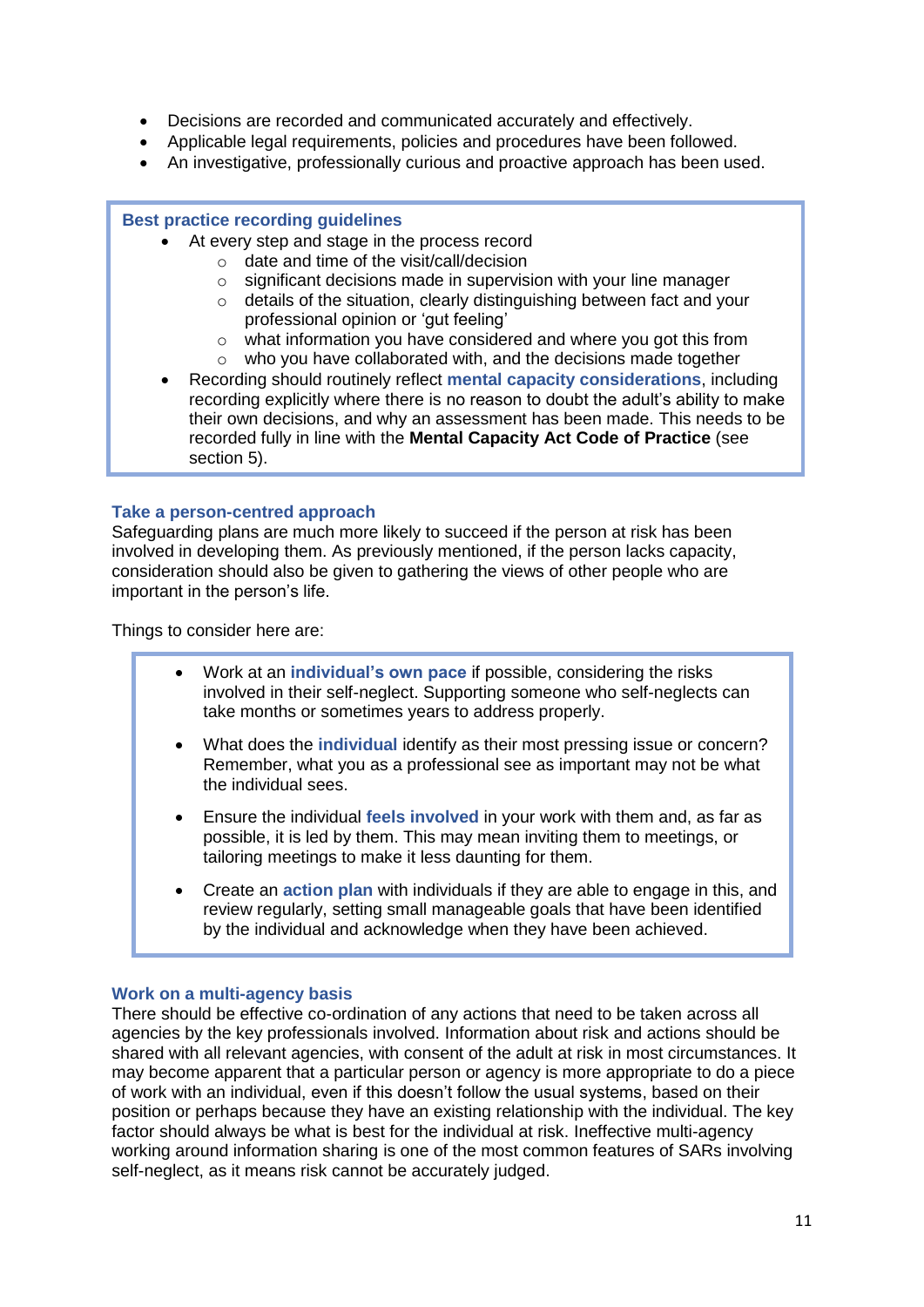#### **Be mindful of things that can cause individuals' needs to be overlooked.**

SARs have shown us some common difficulties in working with self-neglect which may increase the likelihood of harm. Be aware of:

- The perception that this is a "**lifestyle choice**."
- **Lack of engagement** from the individual or family in caring for the person who is self-neglecting. Challenges may also be presented by the individual or family making it difficult for professionals to work with the individual to minimise risk.
- An individual in a household is identified as a **carer** without a clear understanding of what their role includes. This can lead to assumptions that support is being provided when it in fact is not.
- A **de-sensitisation** by professionals to well-known adults or repeat referrals, resulting in minimisation of need and risk.
- An individual with mental capacity making **unsafe decisions**, withdrawing from agencies but continuing to be at risk of significant or serious harm.
- Individuals with **chaotic lifestyles** and **multiple or competing needs** may make it hard to see the risks, and may require a more thorough multi-agency risk assessment process, and more of a need for professional curiosity.
- Inconsistency in **thresholds** across agencies and teams means that there is a level of subjectivity in assessing risk. This document intends to go some way towards addressing this barrier, as well as the Risk Assessment Tool included in Appendix 2.

#### **Consider risks to others**

You must consider whether anyone else is at risk as a result of the individual's selfneglect. This may include children or other adults with care and support needs. Whilst your duties may be limited in relation to the individual themselves, you have a responsibility to take action to safeguard others.

If you are working with an adult who self-neglects, consider if there is a child within the person's household, family or network and follow your agency's safeguarding procedures around children.

If you feel that a child may be at risk of serious harm, contact **Wiltshire Children's Multi-Agency Safeguarding Hub**:

Email: [mash@wiltshire.gcsx.gov.uk](mailto:mash@wiltshire.gcsx.gov.uk) Tel: 0300 4560108 / Out of hours: 0300 456 0100

Website:<http://www.wiltshire.gov.uk/children-young-people-protection>

#### **Consider your own support**

Working with adults who self-neglect can be very demanding for anyone working in this area, especially if they are working with the same individual for a long period of time. It can feel to practitioners that they are carrying a lot of risk, especially if the person is engaging in particularly harmful self-neglecting behaviours and having little engagement with services. It is important for practitioners to seek support from their own internal systems, through regular supervision and their line managers, as well as from colleagues. If you feel as though you are not getting adequate support from your agency, then you should follow your agency's escalation procedures.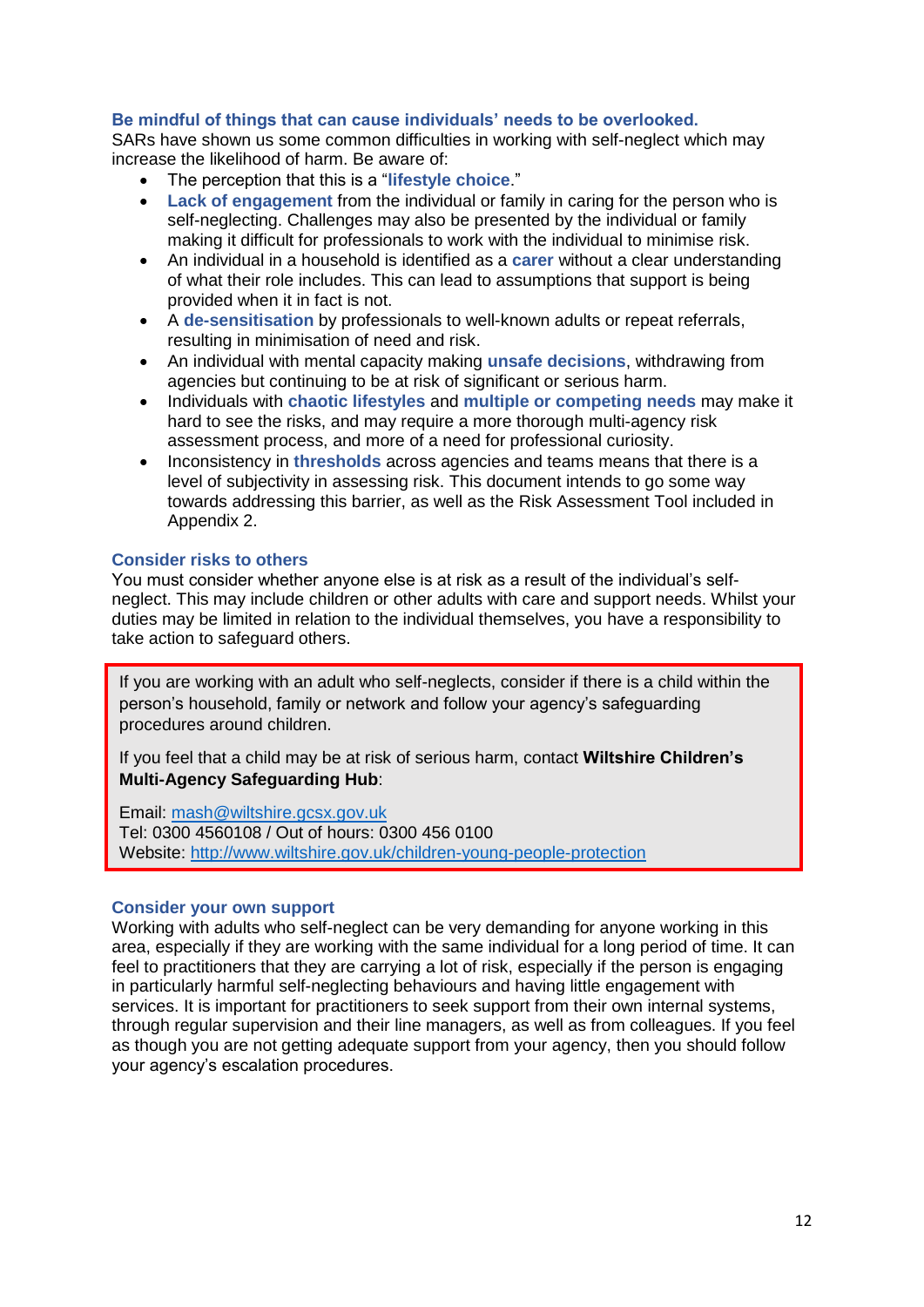## **5. The Law and self-neglect – what you need to know**

There may be times when practitioners must consider the use of legal interventions to safeguard a person, if the impact of their self-neglect puts them at serious risk of harm. This may be the case where persistent efforts to engage with someone have failed and the concern is still very high, or where all other actions taken to improve the situation have been exhausted. Two over-arching pieces of legislation are important to note in all cases of self-neglect: the Care Act (2014) and the Human Rights Act (1998).

#### **5.1 The Care Act (2014)**

This defines self-neglect as a category of harm, and places a duty of co-operation on the Local Authority, police and health services, as well as setting out clear expectations of other agencies. Part of the Care Act requirements are to address the **root cause** of each particular case of self-neglect, and to consider each person as an individual.

The Care Act sets out six **Making Safeguarding Personal** principles to guide professionals when engaging with individuals who may self-neglect. These are:

| <b>Empowerment</b>     | People being supported and encouraged to make their own<br>decisions and have informed consent.                                                                |
|------------------------|----------------------------------------------------------------------------------------------------------------------------------------------------------------|
| <b>Prevention</b>      | Taking action before harm occurs.                                                                                                                              |
| <b>Proportionality</b> | Using the least intrusive and most appropriate response to the<br>risk presented.                                                                              |
| <b>Protection</b>      | Support and representation for those in greatest need.                                                                                                         |
| <b>Partnership</b>     | Using local solutions through services using their communities.<br>Communities have a key part to play in preventing, detecting and<br>reporting self-neglect. |
| <b>Accountability</b>  | Accountability and transparency in delivering safeguarding.                                                                                                    |

#### **5.2 The Human Rights Act (1998)**

This is a key piece of legislation for safeguarding adults, as it addresses the issue of a person's right to make choices about their life versus professionals' duty to keep them safe. The following articles of the Act state:

| <b>Article 2:</b>  | The right to life must be protected by law.                                                                                                                                                                      |
|--------------------|------------------------------------------------------------------------------------------------------------------------------------------------------------------------------------------------------------------|
| <b>Article 3:</b>  | The absolute right to be free of torture or to be subjected to<br>treatment or punishment that is inhumane and/or degrading.                                                                                     |
| <b>Article 4:</b>  | The right not to be deprived of their liberty, except in limited cases<br>specified within the Article.                                                                                                          |
| <b>Article 8:</b>  | The right to respect their private and family life, their home and<br>their correspondence.                                                                                                                      |
| <b>Article 14:</b> | The right not to be treated differently because of their race,<br>religion, gender, political views or any other protected<br>characteristic unless there is an 'objective justification' for the<br>difference. |
| <b>Article 15:</b> | The right to a 'peaceful enjoyment' of their property.                                                                                                                                                           |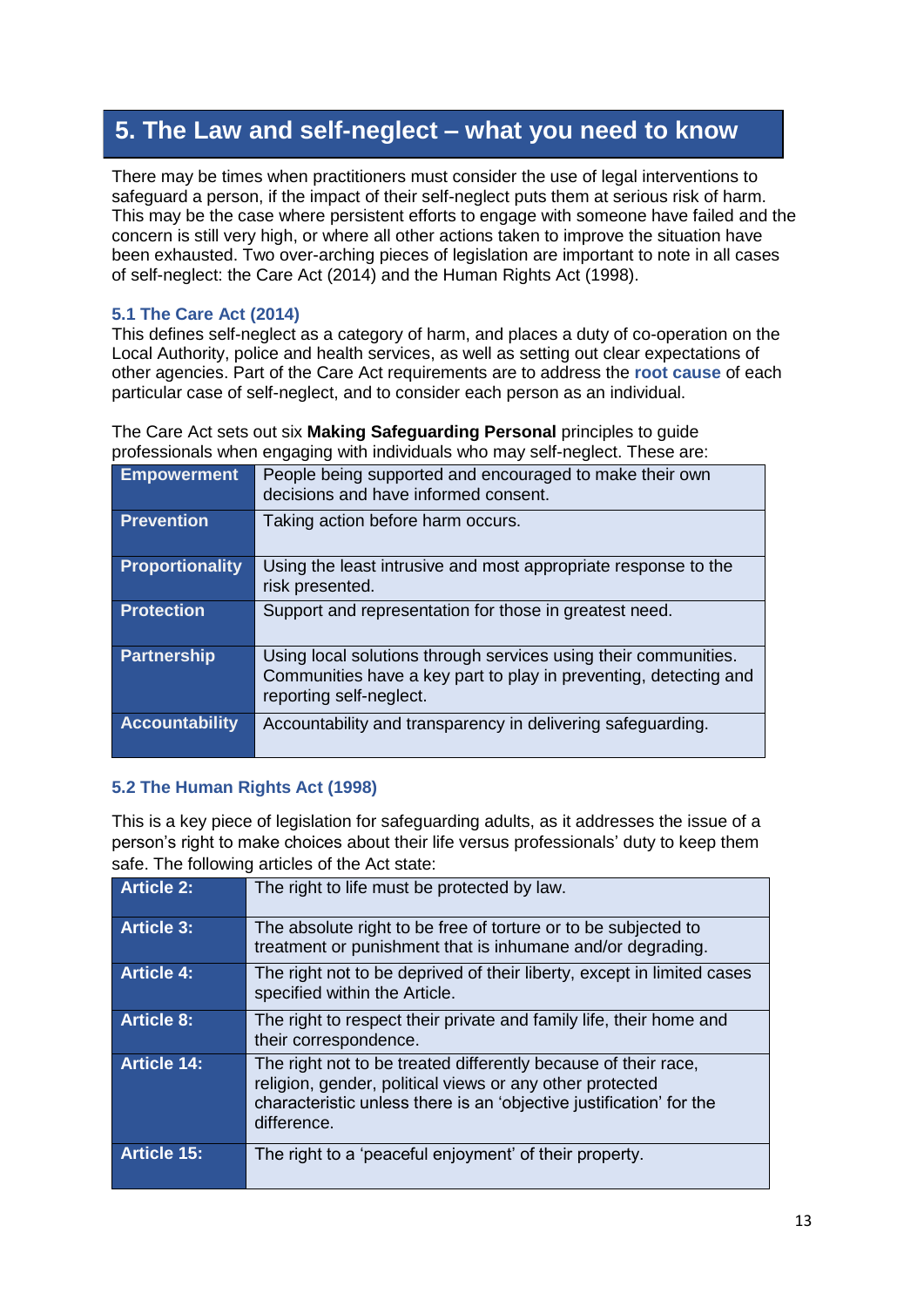Appendix 1 lists some of the different legislative interventions that may be used, depending on the circumstance. Wiltshire's position as a county with large rural areas can present a challenge when looking to legally intervene. For example, in relation to environmental neglect, the legislation that can be used in towns and cities to address the impact on neighbours may not be relevant in rural areas where houses are more spread out. This means that two individuals with very similar circumstances may have to be supported in different ways, depending on where they live. This should be a consideration for all practitioners working in Wiltshire, and will require good multi-agency working to identify the best solution for the individual.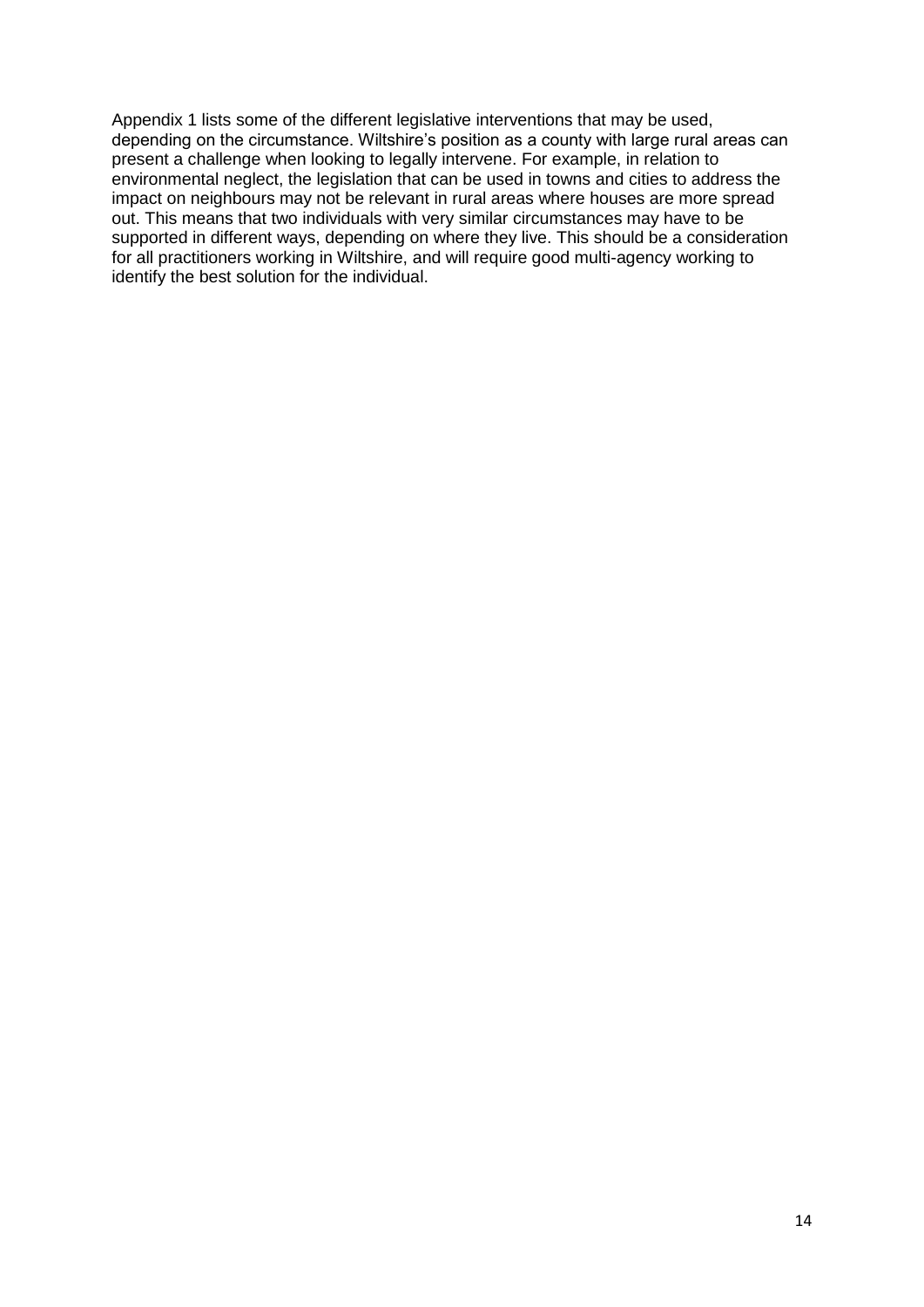## **Appendices**

#### **Appendix 1: Legislative basis for intervention**

In addition to the Mental Capacity Act (2005), the Care Act (2014) and the Human Rights Act (1998), the following laws may also be useful to be aware of when working with people who are self-neglecting. Please note that this is not an exhaustive list.

#### **Environmental Health**

Environmental Health services have power of entry under the following laws, with Police presence:

- **Environmental Protection Act 1990:** used where a person's self-neglecting behaviours (e.g. hoarding) have begun to affect other people's environment or communal or public areas.
- **Prevention of Damage by Pests Act 1949:** used where the person's selfneglecting behaviours result in household conditions in which there is evidence of pests (e.g. rats, mice).
- **Public Health Act 1936:** used to gain entry where the person is not engaging with services, to carry out or examine necessary work to a property relating to public health. Can also be used to deliver Enforcement Notices, requiring an individual to comply.

#### **Police**

 **Police and Criminal Evidence Act:** enables the police to gain power of entry to a property if they have information that someone inside the premises is ill or in danger, and is not responding to outside contact.

#### **Housing**

- **Anti-Social Behaviour, Crime and Policing Act 2014:** used where the person's self-neglecting behaviours amount to Anti-Social Behaviour e.g. repeatedly preventing gas inspections. There Act can also be used to require individuals to co-operate with a support service to address the underlying reasons behind their behaviour.
- **Environmental Protection Act 1990:** see above.
- **Animal Welfare Act 2006:** used where there is concern about the welfare of animals in a property, and the owner is not responding to advice to improve this.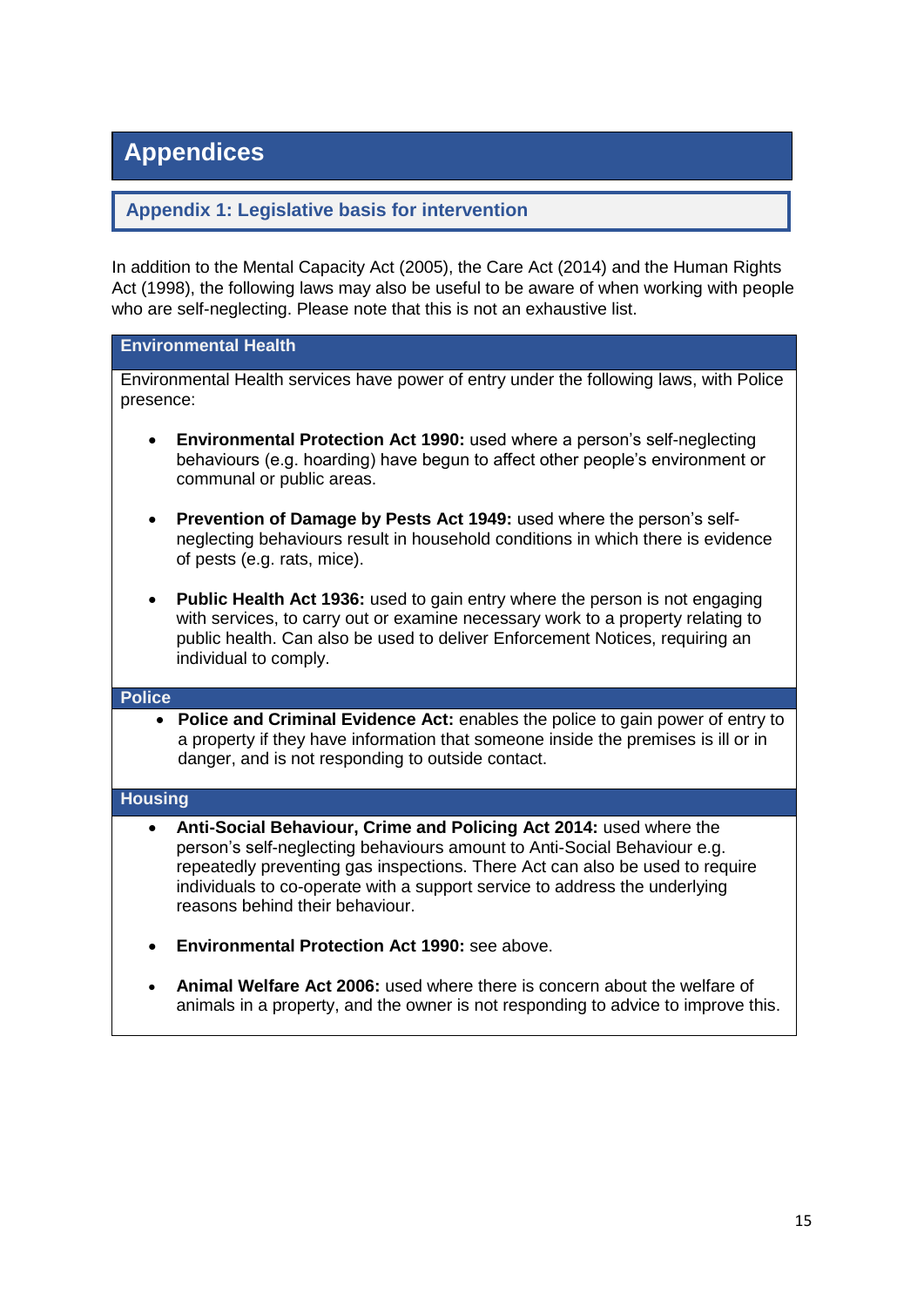**Appendix 2: Multi-Agency Self-Neglect Risk Assessment Tool**



Wiltshire Safeguarding Adults Board: Self-Neglect Risk Assessment Tool November 2018

**Wiltshire Safeguarding Adults Board Self-Neglect Risk Assessment Tool**

#### **Guidance notes**

- This tool is designed to be used in conjunction with Wiltshire Safeguarding Adults Board Self-Neglect Guidance
- It is designed to help practitioners and managers determine the extent to which an individual is at risk due to their self-neglecting behaviours.
- The guidance table below can be used to remind you of some helpful things to consider when trying to assess a person's risk level.
- It should be noted that this is not an exhaustive list of the different self-neglecting behaviours and their associated risks. This document is intended to be **indicative**, rather than **definitive.**

**Agencies should always refer to their own safeguarding policies and procedures, as well as practitioners' own professional judgement.**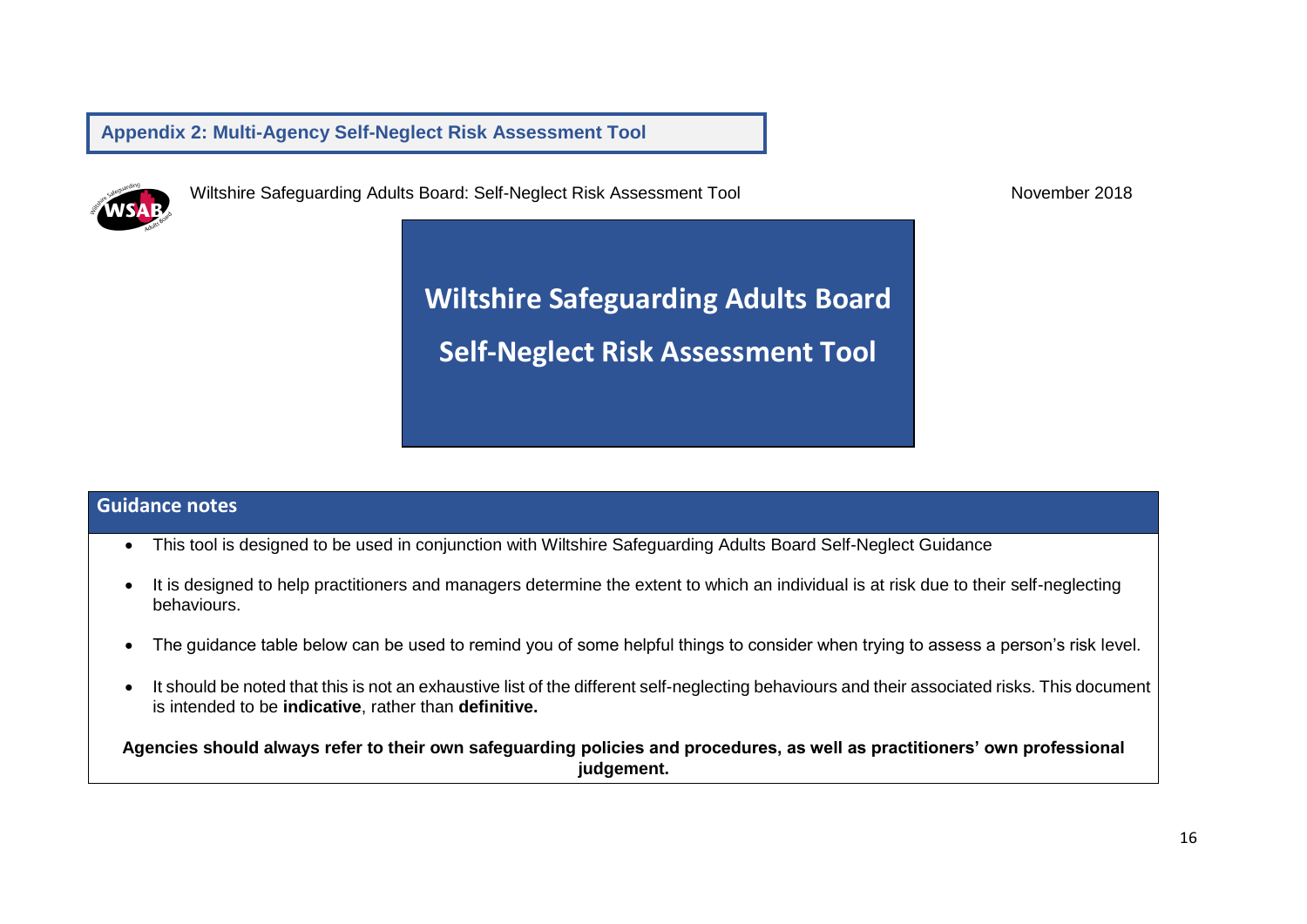|                                            | <b>Guidance</b>                                      |                                                             |                                                                                     |                                                                                                                                                                                                                                                                                                                                                                   |  |  |  |
|--------------------------------------------|------------------------------------------------------|-------------------------------------------------------------|-------------------------------------------------------------------------------------|-------------------------------------------------------------------------------------------------------------------------------------------------------------------------------------------------------------------------------------------------------------------------------------------------------------------------------------------------------------------|--|--|--|
| <b>Factors to</b><br>consider              | <b>Risk Level</b><br><b>Moderate</b><br><b>Minor</b> |                                                             | High /<br><b>Critical</b>                                                           | What should I think about to make this decision?                                                                                                                                                                                                                                                                                                                  |  |  |  |
| The person's<br>vulnerability              | Less<br>vulnerable                                   |                                                             | More vulnerable                                                                     | Does the person have capacity to make decisions about care provision / housing etc?<br>Does the person have a diagnosed mental illness?                                                                                                                                                                                                                           |  |  |  |
| Impact of their<br>self-neglect            | Low impact                                           | Some<br>impact on<br>health                                 | <b>Serious</b><br>impact on<br>health with<br>potential risk<br>$\overline{a}$ life | Refer to the table overleaf, looking at the relevant categories of self-neglect and use your<br>$\bullet$<br>knowledge of the individual and your professional judgement to gauge the seriousness of<br>concern.<br>If a Social Worker or Nurse is involved in the care, report concerns directly to them.<br>$\bullet$                                           |  |  |  |
| <b>Background to</b><br>self-neglect       | Low impact                                           | Some impact                                                 | <b>Seriously</b><br>affected                                                        | Does the person have a disability that means that they cannot care for themselves?<br>$\bullet$<br>Are there concerns about the person's mental health and, if so, to what extent?<br>Has the self-neglect been a long-standing problem?<br>Does the person engage with services, support or guidance offered?<br>Are there social isolation issues?<br>$\bullet$ |  |  |  |
| Impact on others                           | No-one<br>else<br>affected                           | <b>Indirectly</b><br>affected                               | <b>Others</b><br>directly<br>affected                                               | Are there other vulnerable people within the house affected by the person's self-neglect?<br>$\bullet$<br>Does the self-neglect prevent the person from seeing family and friends?<br>$\bullet$<br>Are there animals within the property that are not being appropriately cared for?                                                                              |  |  |  |
| <b>Reasonable</b><br>suspicion of<br>abuse | <b>No</b><br>suspicion                               | <b>Indicators</b><br>present                                | Reasonable<br>suspicion                                                             | Is there is reason to suspect that the self-neglect is an indicator:<br>that the person may be being abused?<br>$\bullet$<br>that a crime may be taking place?<br>$\bullet$<br>that the person is being neglected by someone else?<br>that safeguarding is required?                                                                                              |  |  |  |
| Legal framework                            | No current<br>legal<br>issues                        | Some minor<br>legal issues<br>not<br>currently<br>impacting | <b>Serious</b><br>legal<br><b>issues</b>                                            | Try to determine whether:<br>The person is at risk of eviction, fines, non-payment issues<br>There is an environmental risk that requires action - public health issues<br>$\bullet$<br>There are safeguarding and animal welfare issues<br>$\bullet$<br>Fire risks that are a danger to others                                                                   |  |  |  |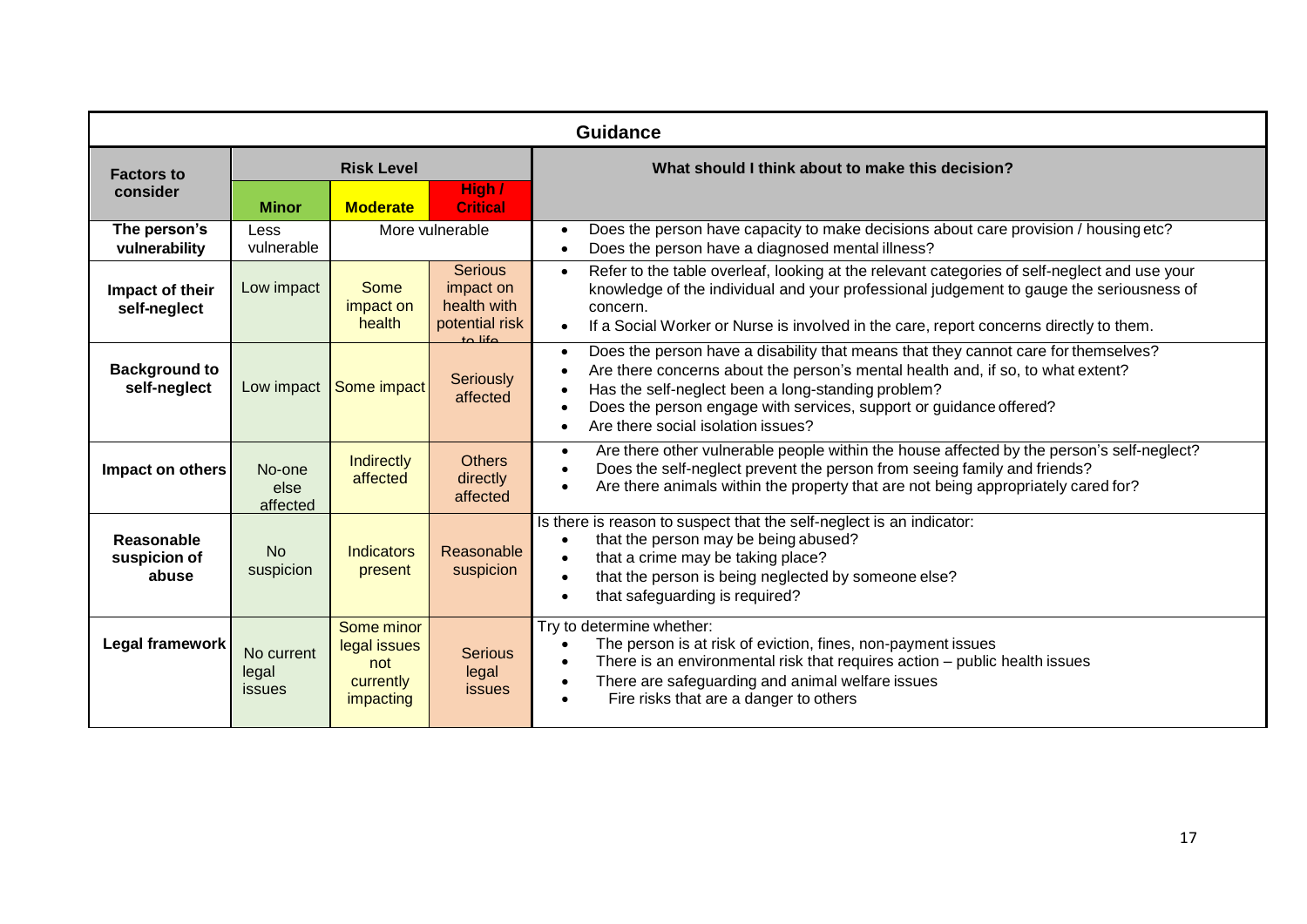|                                                                                                                                                             | Examples of concerns that do not<br>require formal safeguarding<br>procedures and can be dealt with by<br>agencies' own safeguarding policies<br>or by multi-agency working.          | The examples below are likely to indicate the need for a referral for formal safeguarding<br>procedures, outside of your agency. If there is any immediate danger to an individual,<br>call 999 straight away and make a safeguarding referral. |                                                                                                                                                                                                                                                  |
|-------------------------------------------------------------------------------------------------------------------------------------------------------------|---------------------------------------------------------------------------------------------------------------------------------------------------------------------------------------|-------------------------------------------------------------------------------------------------------------------------------------------------------------------------------------------------------------------------------------------------|--------------------------------------------------------------------------------------------------------------------------------------------------------------------------------------------------------------------------------------------------|
|                                                                                                                                                             | <b>Minimal Risk</b>                                                                                                                                                                   | <b>Moderate Risk</b>                                                                                                                                                                                                                            | <b>High / Critical Risk</b>                                                                                                                                                                                                                      |
| <b>Health</b><br><b>Physical and mental</b><br>health<br><b>Engagement with</b><br>universal health                                                         | Individual sometimes engages<br>$\bullet$<br>with universal and/or specialist<br>physical/mental health<br>services, but only after<br>prompting or with support.                     | Inconsistent engagement with<br>universal and/or specialist<br>physical/mental health services,<br>despite prompting and support.<br>This is likely to result in<br>significant harm to their health<br>over time.                              | Individual doesn't engage with any<br>$\bullet$<br>physical/mental health service,<br>universal or specialist. This is likely to<br>result in immediate and significant<br>harm to their health.                                                 |
| services (e.g. GP)<br><b>Engagement with</b><br>specialist health<br>services (e.g. drug,<br>alcohol, counselling),<br><b>Compliance with</b><br>medication | Individual doesn't always take<br>$\bullet$<br>prescribed medication as<br>advised, but this is unlikely to<br>result in significant harm.                                            | Individual doesn't take<br>prescribed medication<br>consistently, which is likely to<br>cause a significant deterioration<br>in health over time.                                                                                               | Individual consistently doesn't take<br>$\bullet$<br>life-sustaining medication (e.g. insulin),<br>contrary to medical advice, which will<br>result in an immediate threat to their<br>life.                                                     |
| <b>Medical advice</b><br><b>Supportive equipment</b>                                                                                                        | Individual generally seeks<br>$\bullet$<br>medical support, but not<br>straight away and not always<br>from the most appropriate<br>agency.                                           | Individual needs a lot of<br>prompting to seek medical help,<br>which might cause damage to<br>their health over time.                                                                                                                          | Individual fails to consistently seek<br>$\bullet$<br>medical advice for conditions that put<br>their life at imminent risk.                                                                                                                     |
|                                                                                                                                                             | Individual only uses any<br>$\bullet$<br>physical aids and equipment<br>sometimes, and requires<br>prompting, but this is not likely<br>to cause significant harm to<br>their health. | Individual only uses physical<br>aids or equipment with<br>extensive prompting, and this is<br>likely to cause significant harm<br>to their health over time.                                                                                   | Individual refuses to use, or does not<br>$\bullet$<br>see the need to obtain, physical aids<br>or equipment that are vital to enabling<br>daily life e.g. a ventilator. This puts<br>their life and/or personal wellbeing at<br>immediate risk. |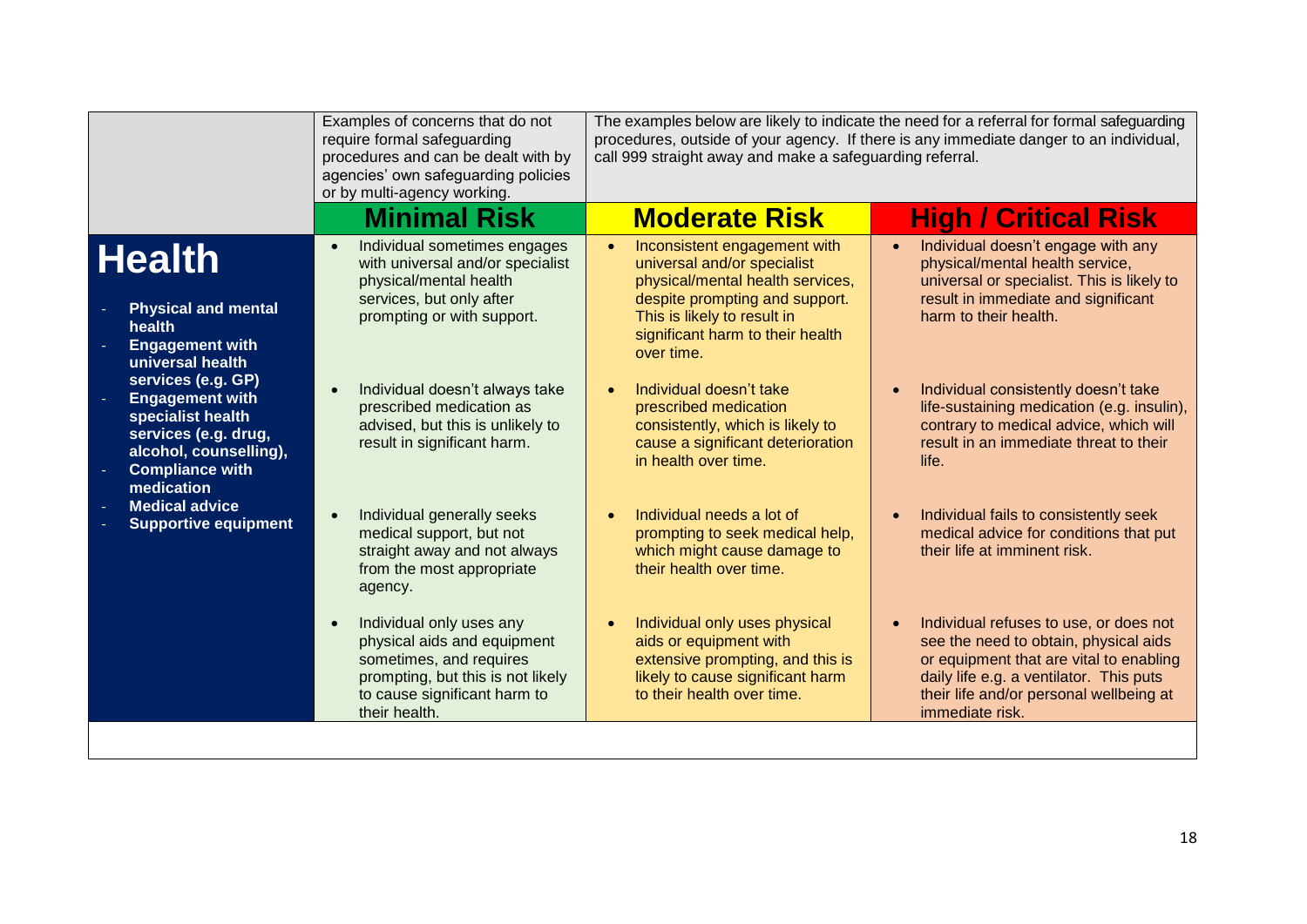## **Home Environment**

- **Condition of accommodation**
- **Shelter**
- **Animals**
- **Utilities**

 Maintenance issues are minimal (e.g. broken lightbulb) but individual needs prompting to address them.

 Individual is homeless but engages with support to look after their personal wellbeing and safety.

- Individual has pets but they appear mostly well cared for, and this does not significantly prevent them from caring for themselves.
- Person usually addresses their housing needs, but requires support from specialist services or their support networks.
- Early signs of vermin or infestations are visible and are addressed by the individual, but only with prompting.
	- There are some signs of hoarding but these are
- Maintenance issues are more significant (e.g. cracked window pane, broken boiler) and individual has made minimal attempts to address them, despite prompting.
- Individual is homeless but does not consistently engage with services to keep themselves safe, or look after their health and/or personal wellbeing. This contributes to their homelessness.
- Individual has pets which are not all cared for appropriately, or doing so causes harm to the person (e.g. walking dogs makes individual's severe arthritis flare up, then requiring intervention).
- Person admits to needing support in addressing their housing needs but does not consistently seek or follow this information and advice.
- Vermin and infestations are visible, but limited to one area in the home, and individual requires significant encouragement to address this.
- Initial prompts to address signs of hoarding are largely ignored, but this is addressed by the
- Maintenance issues are a significant threat to safety (e.g. floorboards missing, broken external doors). Individual has made no attempt to address them, or obstructs attempts to do so.
- Individual is rough sleeping and not engaging with any support services to keep safe. Or individual has a safe property to stay in, but chooses not to use it.

• The number of pets in the property is unmanageable and makes the living environment dangerous for the individual.

- Individual refuses specialist support to address their housing needs, putting them at risk of imminent homelessness.
- Vermin and infestations are rife and individual does not co-operate with attempts to address this.
- There are clear signs of hoarding that may cause harm to the person e.g. blocked exits. The individual is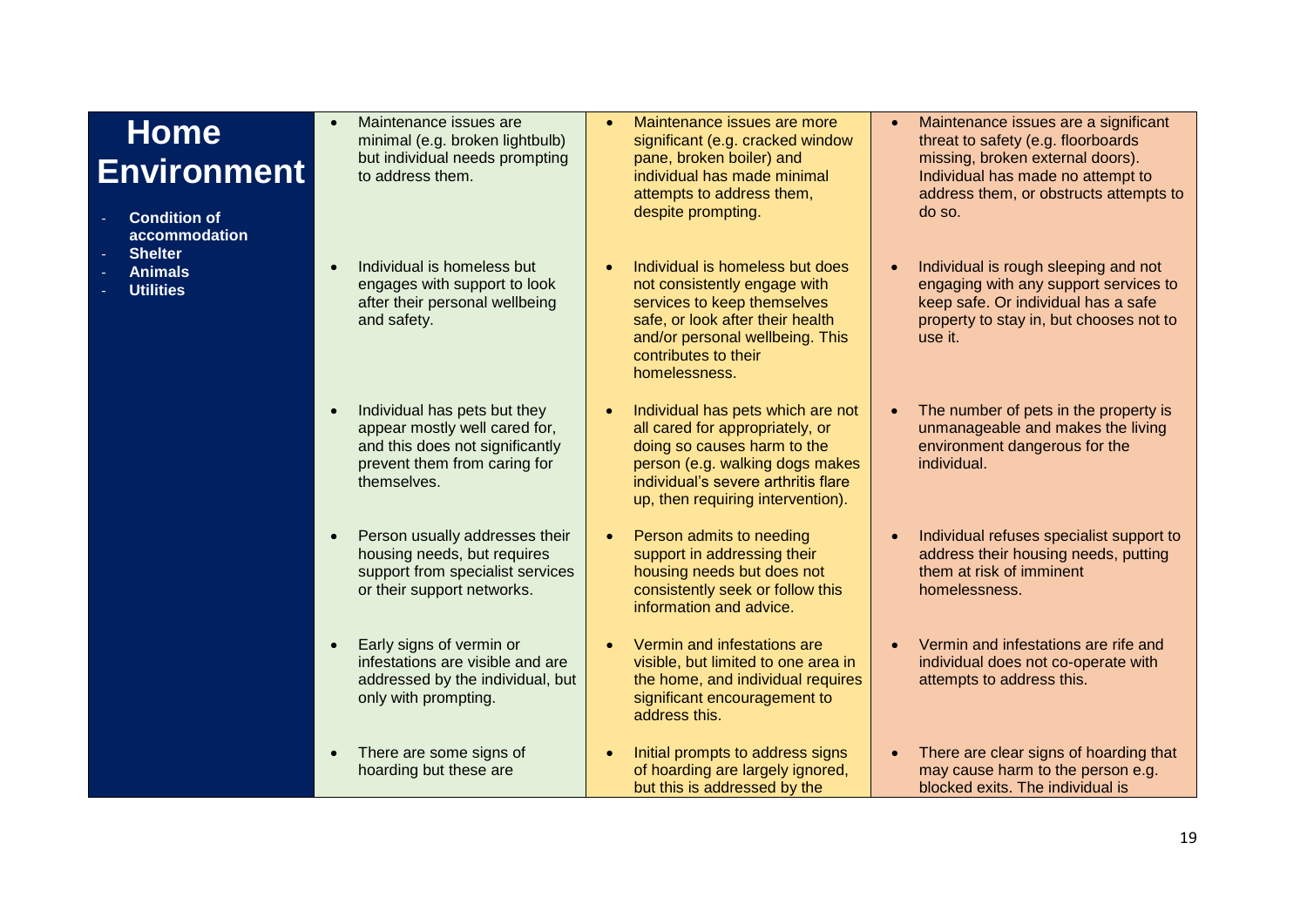| addressed by the individual<br>when prompted.                                                                                                                                                                                     | individual with more intensive<br>support.                                                                                                                                                                                                                                                                               | unwilling to address this, with or<br>without support.                                                                                                                                                                                                      |
|-----------------------------------------------------------------------------------------------------------------------------------------------------------------------------------------------------------------------------------|--------------------------------------------------------------------------------------------------------------------------------------------------------------------------------------------------------------------------------------------------------------------------------------------------------------------------|-------------------------------------------------------------------------------------------------------------------------------------------------------------------------------------------------------------------------------------------------------------|
| Items within the house are not<br>used for their intended purpose<br>but this is unlikely to cause<br>immediate harm e.g.<br>significantly overloading plug<br>sockets.                                                           | Items within the house are<br>$\bullet$<br>sometimes used in a way that<br>may cause harm (e.g. lighting<br>gas hob to keep warm) and<br>person doesn't always respond<br>to safety advice.                                                                                                                              | Incorrect use of items within the house<br>$\bullet$<br>which could lead to serious and<br>immediate harm e.g. lighter fluid to<br>light internal fire.                                                                                                     |
| Individual has some safety<br>systems (e.g. basic smoke<br>detector, lockable external<br>doors) but needs support to fit<br>or maintain them.                                                                                    | Individual has few safety systems<br>$\bullet$<br>and makes little attempt to<br>maintain them or allow others to<br>do so (e.g. broken front door<br>locks).                                                                                                                                                            | Individual has no safety systems or<br>makes no attempt to maintain<br>systems, coupled with behaviours that<br>make them more necessary (e.g. no<br>smoke detector, heavy smoker and<br>lack of fire escape).                                              |
| There is a working toilet but it<br>requires fixing and individual is<br>using makeshift repairs.                                                                                                                                 | Property has a toilet and sewage<br>$\bullet$<br>system but significant repairs are<br>needed, with little effort to<br>arrange.                                                                                                                                                                                         | There is no working toilet and<br>individual uses other receptacles,<br>without proper waste disposal.                                                                                                                                                      |
| Property has basic utilities<br>(heating, access to clean water)<br>but individual sometimes needs<br>prompting or support to use, or<br>minor maintenance is needed<br>which support is needed for<br>(e.g. bleeding radiators). | Property has an inconsistent<br>$\bullet$<br>supply of basic utilities, due to<br>individual neglecting to maintain<br>systems (e.g. broken radiators,<br>blocked drainage) but individual<br>is using alternatives (electric<br>heater, bottled water). Reluctant<br>engagement with attempts to fix<br>broken systems. | There is no supply of basic utilities to<br>$\bullet$<br>the house nor is the individual seeking<br>alternatives, and individual is therefore<br>lacking heat and / or access to clean<br>water. This is likely to cause immediate<br>harm to their health. |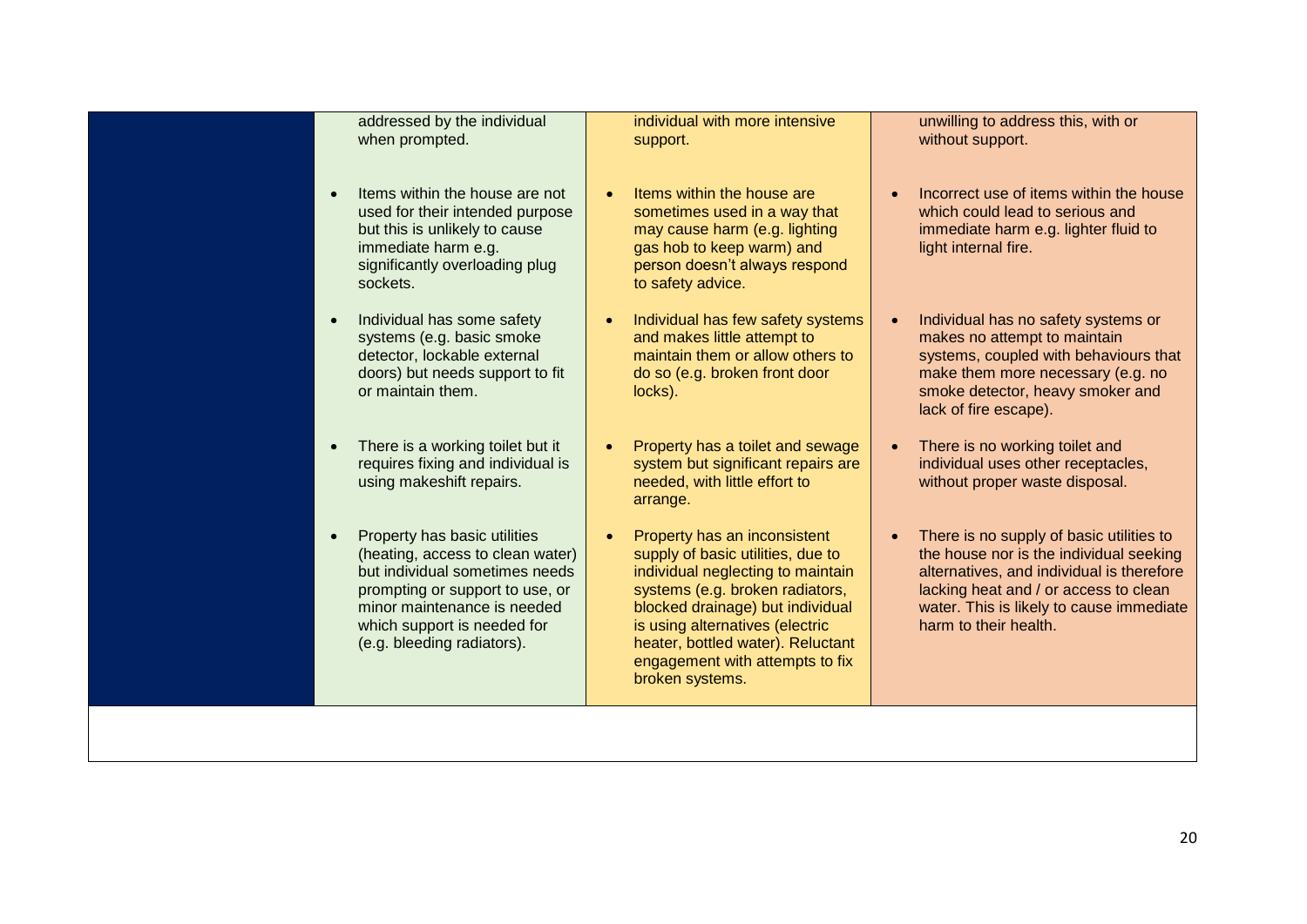## **Personal care and well-being**

- **Engagement with services**
- **Social isolation**
- **Clothing**
- **Hygiene**
- **Presentation**
- Person has engaged with an assessment and will follow most of the recommendations, but not all.
- Self-neglecting behaviours (e.g. unpleasant odours from lack of self-care) has a small impact on their access to community facilities (e.g. groups, cafes) but the person seeks support to address this.
- Individual can sometimes appear dishevelled or unkempt (e.g. clothes buttoned up incorrectly, wearing items backwards) but not consistently, and generally washes themselves.
- There is sometimes a discernible unpleasant smell but the person addresses this when prompted.
- Person presents well (mood, behaviours, and physical appearance) most of the time, but not always, and they require low level prompts which are generally responded to.
- Person generally appears to have an awareness of their dignity but they require and
- Person engages with the assessment stage but does not follow any of the recommendations.
- Self-neglect impacts on access to some key community facilities (e.g. shops, buses) and/or their support network and the person does not seek support for this, but will reluctantly engage when offered.
- Individual often appears unkempt and there are minimal signs that the person washes regularly (e.g. greasy hair, wearing the same clothes repeatedly).
- There is often a discernible unpleasant smell and the person does not consistently address this, despite repeated prompting.
- Person's presentation often causes some concern but more so lately (low mood, erratic behaviours, dishevelled appearance), signifying a slow deterioration.
- Person needs support to maintain their dignity (e.g. used to be house-proud but now needs a
- Person refuses to engage in an assessment, and doesn't follow any other associated advice and guidance.
- Self-neglect has caused significant estrangement with essential services (e.g. food shops) and/or their support network, and person makes no attempt to address this.
- Individual has major infestations due to lack of washing (scabies, nits, headlice), that result in secondary conditions such as sepsis. Person may refuse support to address this.
- Person has a strong and distinct odour without seeming to notice or be willing to address.
- There is a rapid deterioration in the individual's presentation over a short period of time.
- Individual's sense of dignity has decreased severely. They do not engage with support to maintain their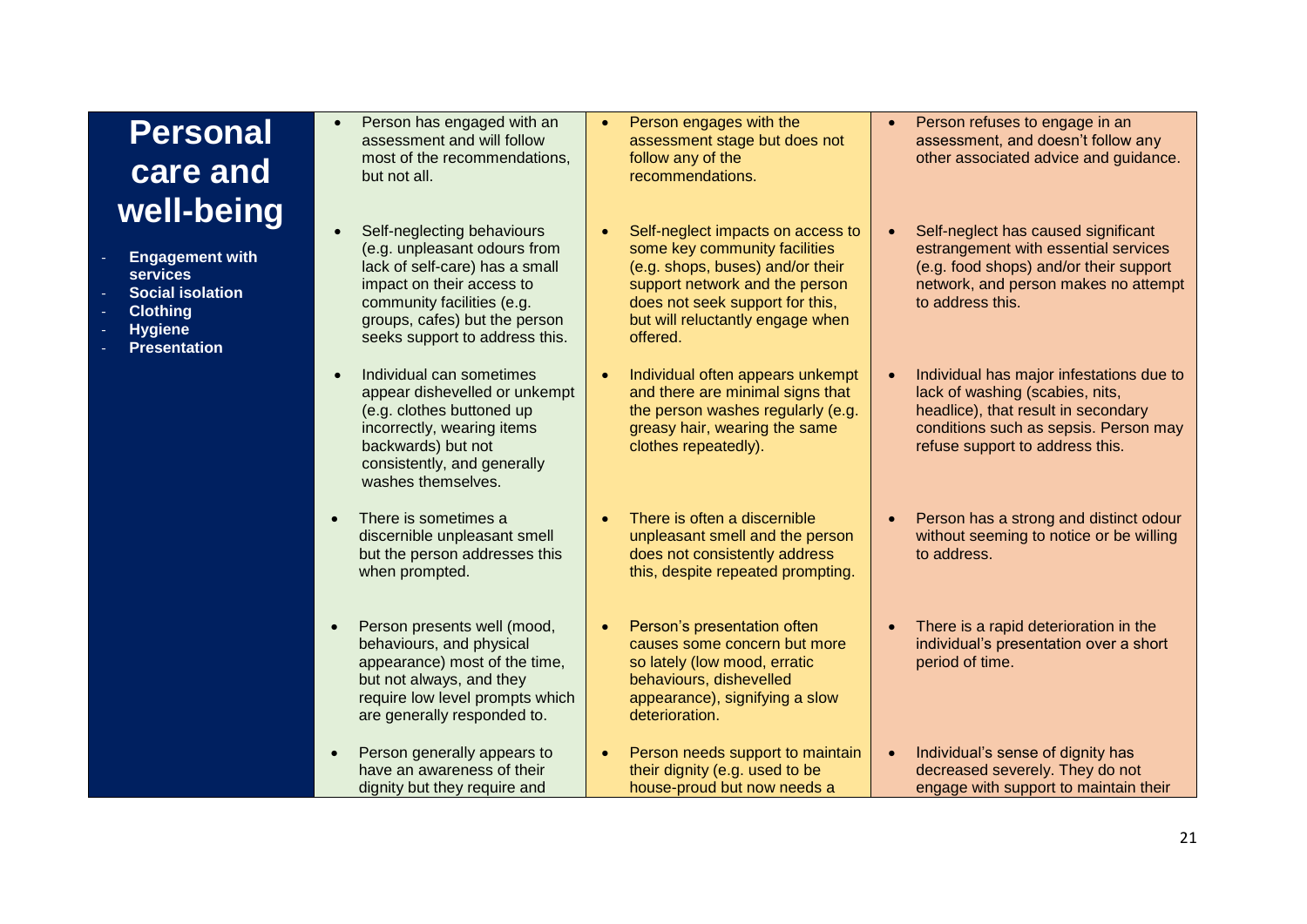|                                                                                                                             | engage with support to<br>maintain this (e.g. requires help<br>to do buttons but still takes<br>pride in choosing clothes).                                                                                                                                                                                                                                                                                                                                                | cleaner due to ill-health) but<br>individual has inconsistent<br>engagement with this, which may<br>cause harm to their health e.g.<br>unhygienic bathroom and kitchen<br>areas).                                                                                                                                                                                                                                                                                                               | dignity, appearing not to care, and this<br>is a rapid deterioration.                                                                                                                                                                                                                                                                                                                                                                                                                                                                                                                                                                   |
|-----------------------------------------------------------------------------------------------------------------------------|----------------------------------------------------------------------------------------------------------------------------------------------------------------------------------------------------------------------------------------------------------------------------------------------------------------------------------------------------------------------------------------------------------------------------------------------------------------------------|-------------------------------------------------------------------------------------------------------------------------------------------------------------------------------------------------------------------------------------------------------------------------------------------------------------------------------------------------------------------------------------------------------------------------------------------------------------------------------------------------|-----------------------------------------------------------------------------------------------------------------------------------------------------------------------------------------------------------------------------------------------------------------------------------------------------------------------------------------------------------------------------------------------------------------------------------------------------------------------------------------------------------------------------------------------------------------------------------------------------------------------------------------|
| <b>Nutrition</b><br><b>Weight (loss or gain)</b><br><b>Food preparation</b><br><b>Food choices</b><br><b>Access to food</b> | Lots of the individual's food is<br>$\bullet$<br>out of date by up to a week but<br>there is some food still in date.<br>Individual is over or<br>$\bullet$<br>underweight but this is not likely<br>to cause them significant harm<br>now, and they are generally<br>engaging in support to manage<br>their weight.<br>Food is generally stored in an<br>$\bullet$<br>appropriate place, but not<br>always (e.g. meat not always<br>put in the fridge quickly<br>enough). | Most of the food is out of date by<br>up to a week and there is little<br>evidence of attempts to get more.<br>Individual is noticeably<br>under/overweight and requires<br>specialist support to manage this.<br>Engagement with the support is<br>inconsistent and person requires<br>a lot of encouragement.<br>Food is stored inappropriately<br>and person requires support with<br>this, which they reluctantly<br>engage with, needing frequent<br>encouragement and repeated<br>advice. | All the food is severely out of date (over<br>$\bullet$<br>two weeks) and this is what the<br>individual has been consuming.<br>Individual makes informed choices not<br>to spend money on food leading to<br>significant and dangerous weight loss.<br>Or individual appears to have only one<br>food-type (e.g. fast food, biscuits,<br>sweets), which causes them to become<br>dangerously overweight.<br>Food is stored in a way which is likely to<br>$\bullet$<br>cause significant harm to the individual<br>if consumed (e.g. uncovered raw meat<br>stored on top of cooked meat, and the<br>individual plans to consume this). |
|                                                                                                                             |                                                                                                                                                                                                                                                                                                                                                                                                                                                                            |                                                                                                                                                                                                                                                                                                                                                                                                                                                                                                 |                                                                                                                                                                                                                                                                                                                                                                                                                                                                                                                                                                                                                                         |
| <b>Finance</b><br><b>Access to money</b><br><b>Management of money</b><br><b>Self-funding</b>                               | The person may have limited<br>$\bullet$<br>finances due to unemployment,<br>not claiming all benefits, or debt,<br>which they may need support to<br>address.                                                                                                                                                                                                                                                                                                             | Person may have very limited<br>access to money (due to financial<br>exploitation, benefit error, lack of<br>support networks), and does not<br>engage with support to address<br>this.                                                                                                                                                                                                                                                                                                         | The person has no access to money at<br>$\bullet$<br>all or is in serious debt, due to their self-<br>neglect (e.g. not applying for benefits,<br>not opening a bank account or setting<br>up payment plans for essential<br>services) and needs immediate support                                                                                                                                                                                                                                                                                                                                                                      |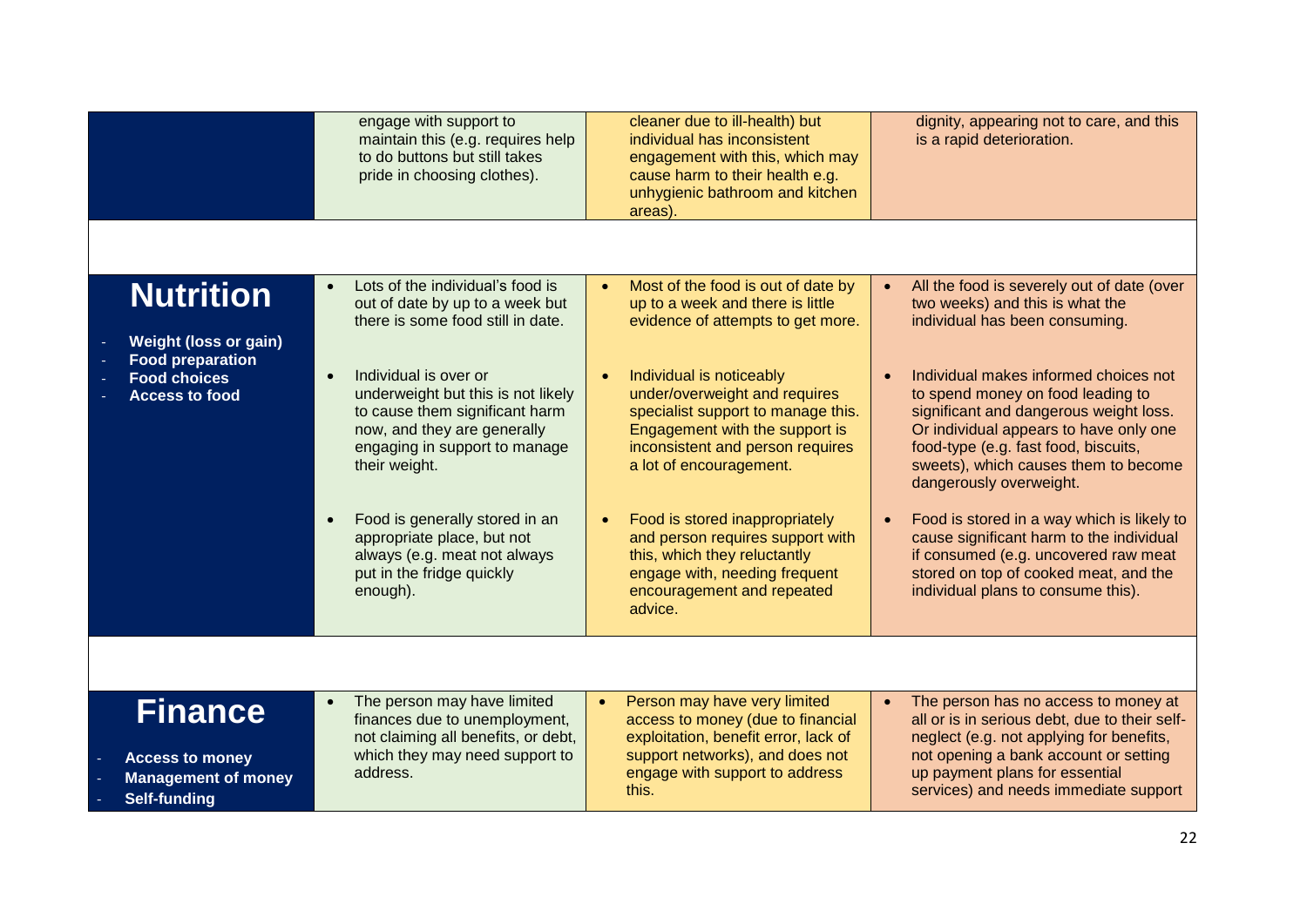| their support network.<br>agencies to address this. | Person is self-funded and pays<br>for essential services that will<br>keep them safer, but only after<br>much advice and guidance from<br>Person often makes decisions<br>around their finances which<br>could put them at risk of harm<br>(e.g. not leaving enough money<br>to buy adequate food, or not<br>prioritising money to pay for<br>utilities) but is working with | Person is self-funded and often<br>$\bullet$<br>chooses not to pay for essential<br>services that will keep them safer,<br>but pays for some.<br>Person's financial decisions<br>$\bullet$<br>frequently put them at great risk of<br>significant harm (e.g. regularly not<br>prioritising paying for essential<br>utilities and so is temporarily cut<br>off), and person is reluctant to<br>engage with support for this,<br>requiring extensive intervention<br>before risk is reduced. | to address this, including emergency<br>financial aid.<br>Person is self-funded and doesn't pay<br>$\bullet$<br>for essential services that will keep<br>them safe, through a seeming absence<br>of awareness about their responsibility<br>for their own safety and does not see<br>this as a financial priority.<br>Person consistently makes financial<br>decisions which put them at immediate<br>and significant risk of harm e.g. refusing<br>to pay utility bills. |
|-----------------------------------------------------|------------------------------------------------------------------------------------------------------------------------------------------------------------------------------------------------------------------------------------------------------------------------------------------------------------------------------------------------------------------------------|--------------------------------------------------------------------------------------------------------------------------------------------------------------------------------------------------------------------------------------------------------------------------------------------------------------------------------------------------------------------------------------------------------------------------------------------------------------------------------------------|---------------------------------------------------------------------------------------------------------------------------------------------------------------------------------------------------------------------------------------------------------------------------------------------------------------------------------------------------------------------------------------------------------------------------------------------------------------------------|
| <b>Possible actions to take</b>                     |                                                                                                                                                                                                                                                                                                                                                                              |                                                                                                                                                                                                                                                                                                                                                                                                                                                                                            |                                                                                                                                                                                                                                                                                                                                                                                                                                                                           |
| <b>Minimal Risk</b>                                 |                                                                                                                                                                                                                                                                                                                                                                              | <b>Moderate Risk</b>                                                                                                                                                                                                                                                                                                                                                                                                                                                                       | <b>High / Critical Risk</b>                                                                                                                                                                                                                                                                                                                                                                                                                                               |

Ensure the individual's voice is included in all decisions throughout, irrespective of risk level.

|  | Consult your own agency's guidance on how<br>to manage self-neglect.<br>Talk to the person involved about your<br>concerns. Provide information and advice<br>about what the risks are, and how they could<br>be reduced.<br>Promote self-help e.g. mechanisms for<br>keeping appointments, encouragement to<br>ask for help. |  | Consider if there is a family or friend<br>who may be able to support, but be<br>mindful of related safeguarding and<br>possible carer support.<br>Identify a lead worker to ensure liaison<br>with other agencies to gather and share<br>information on risk. |  | Call emergency services if there is an immediate and<br>serious risk of harm.<br>Emergency services may also need to be called for<br>assistance, for example to gain access to a property.<br>In addition to the actions for Moderate Risk, an urgent<br>referral to the Adult MASH should be made on 0300<br>4560111 |
|--|-------------------------------------------------------------------------------------------------------------------------------------------------------------------------------------------------------------------------------------------------------------------------------------------------------------------------------|--|----------------------------------------------------------------------------------------------------------------------------------------------------------------------------------------------------------------------------------------------------------------|--|------------------------------------------------------------------------------------------------------------------------------------------------------------------------------------------------------------------------------------------------------------------------------------------------------------------------|
|--|-------------------------------------------------------------------------------------------------------------------------------------------------------------------------------------------------------------------------------------------------------------------------------------------------------------------------------|--|----------------------------------------------------------------------------------------------------------------------------------------------------------------------------------------------------------------------------------------------------------------|--|------------------------------------------------------------------------------------------------------------------------------------------------------------------------------------------------------------------------------------------------------------------------------------------------------------------------|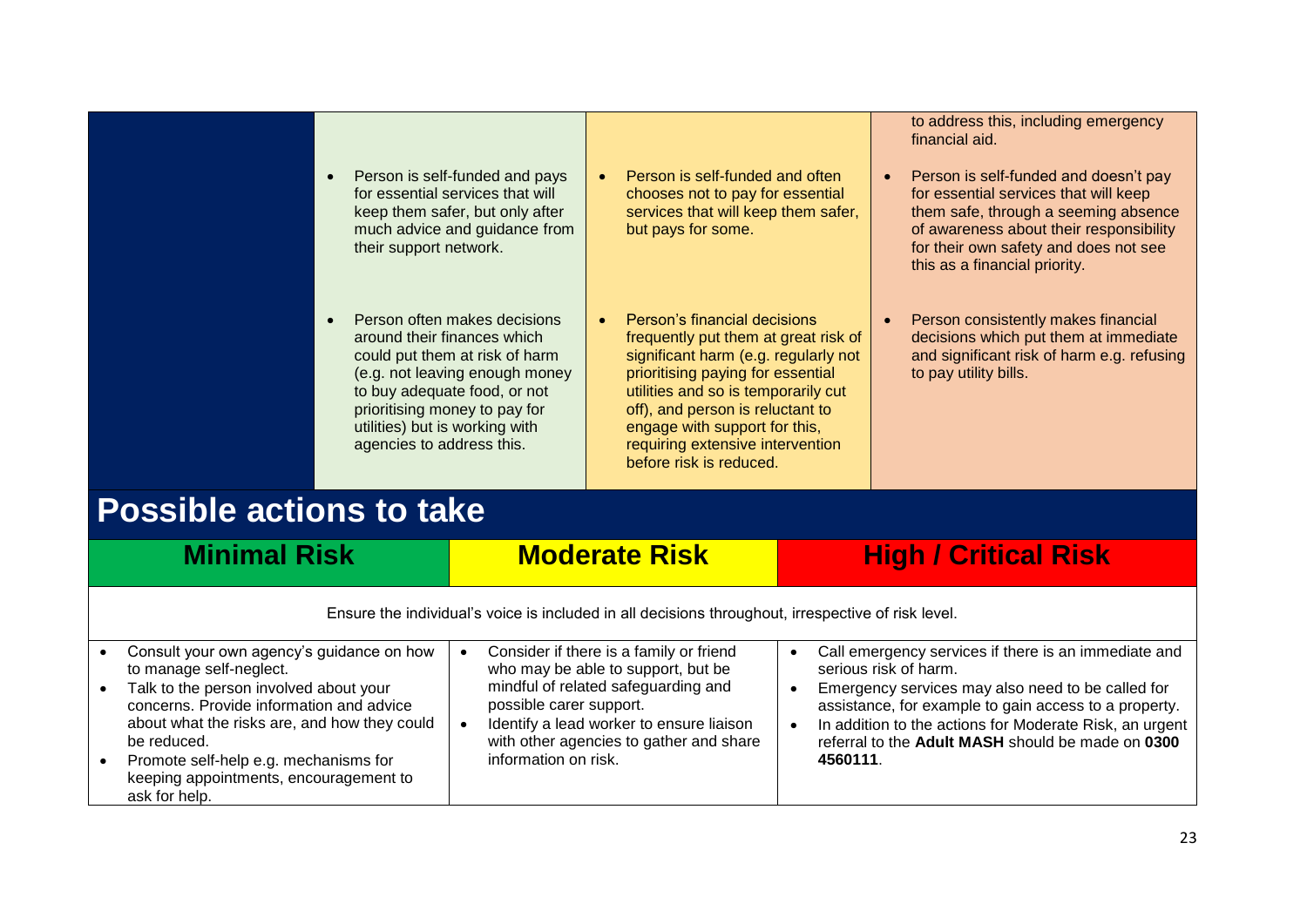| Signpost to universal services e.g. GP, fire<br>Seek general guidance by emailing<br>SAT@wiltshire.gov.uk, being careful not<br>service, libraries, leisure services.<br>Consider housing support services if a<br>to use names.<br>Call Adult Social Care Triage number<br>change in accommodation may be required,<br>for professionals 01380 826510 for<br>as a preventative measure.<br>advice and guidance. Be mindful that<br>Identify a lead worker to ensure liaison with<br>this is not the number to make a<br>other agencies to gather and share<br>safeguarding referral.<br>information on risk. | Referrals can also be made online here<br>https://www.yourcareyoursupportwiltshire.org.uk/care-<br>and-support/steps-to-care-and-support/online-referral<br>Consideration given to holding a High Risk<br>Professionals' Meeting (HRPM) (see self-neglect<br>guidance), if all other avenues of support have been<br>attempted unsuccessfully. |
|---------------------------------------------------------------------------------------------------------------------------------------------------------------------------------------------------------------------------------------------------------------------------------------------------------------------------------------------------------------------------------------------------------------------------------------------------------------------------------------------------------------------------------------------------------------------------------------------------------------|------------------------------------------------------------------------------------------------------------------------------------------------------------------------------------------------------------------------------------------------------------------------------------------------------------------------------------------------|
|---------------------------------------------------------------------------------------------------------------------------------------------------------------------------------------------------------------------------------------------------------------------------------------------------------------------------------------------------------------------------------------------------------------------------------------------------------------------------------------------------------------------------------------------------------------------------------------------------------------|------------------------------------------------------------------------------------------------------------------------------------------------------------------------------------------------------------------------------------------------------------------------------------------------------------------------------------------------|